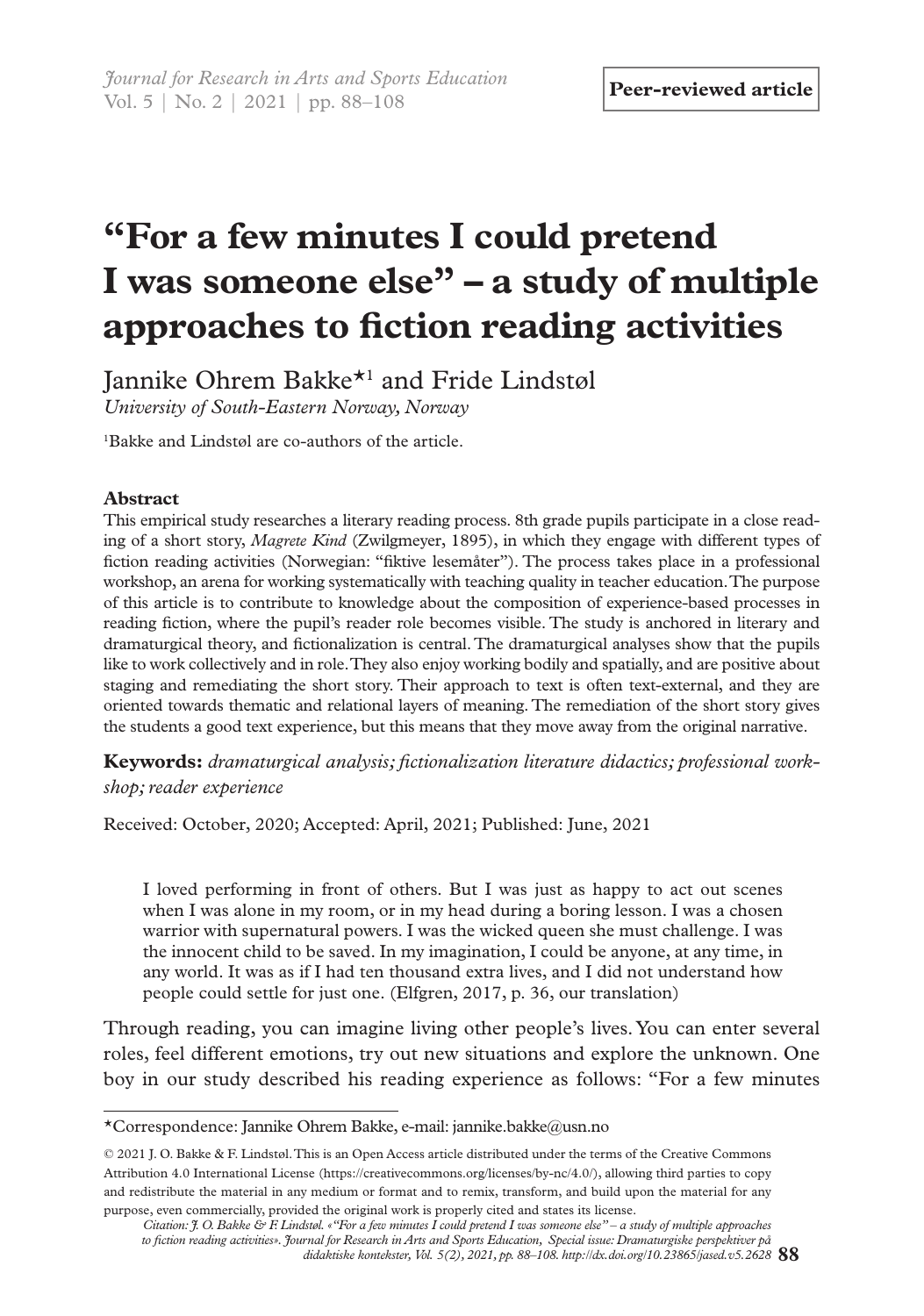I could pretend I was someone else". He engaged with a short story intellectually and emotionally – with head and heart. The eighth grader was taking part in a Norwegian lesson, where the teacher worked with different ways of fiction reading activities<sup>1</sup> (Steffensen, 2005, p. 121). Literature enabled the boy to experience other people's lives, other times and situations. The text gave him "ten thousand extra lives". When pupils say something like this, there is a good reason to examine the teaching of literature in more detail.

## **What happens in the teaching of literature?**

In the teaching of literature, a distinction is often made between experience-based and analytical approaches to working with texts (Rødnes, 2014). An experiencebased approach draws upon the reader's experiences and life knowledge in the encounter with the text. An analytical approach emphasises the text itself; for example, literary techniques are studied. In a recently published book, *What happens in Norwegian lessons?* Blikstad-Balas and Roe (2020, p. 98) state they are "surprised at how little teachers in the Norwegian lessons […] emphasized the students' experiences and reading experiences". In literature lessons, there is frequently a learning of genre features and texts are linked to literary periods (Gabrielsen et al., 2019). When pupils are engaged in a hunt for literary techniques, the texts themselves are reduced. Such a way of reading devalues the intrinsic quality of literature (Eyde & Skovholt, 2017; Fodstad, 2017, 2019) and hardly facilitates meaningful literary encounters (Gabrielsen in Heie, 2019). Several researchers, therefore, call for a didactics of literature which focuses on the reader's resources (knowledge and experiences) as the starting point for her understanding of the text; (i.e. Penne, 2010, p. 43, 2013). The ways of reading fiction that we explore are those activities where students imagine and form opinions about the themes, figures and language of a text.

The purpose of this empirical study is to contribute to knowledge about and provide concrete examples of how teachers can compose experience-based reading processes for pupils who are working with fiction. The study focuses on different reading activities in a lesson that examines ways of reading literature. The text that is used is a short story; *Magrete Kind* by Dikken Zwilgmeyer (1895). 8th grade pupils participate in a reading process in a professional workshop, an arena for professional practice. Afterwards, dramaturgical analyses are made of this process: We study how teaching is composed, how pupils reflect on the ways of reading, and what effect this has on their relation with the text. Our main question is: *What characterises the dramaturgy of a literature lesson that is centred on reading and the reading experience?*

<sup>1</sup> In Norwegian: *fiktive lesemåter.*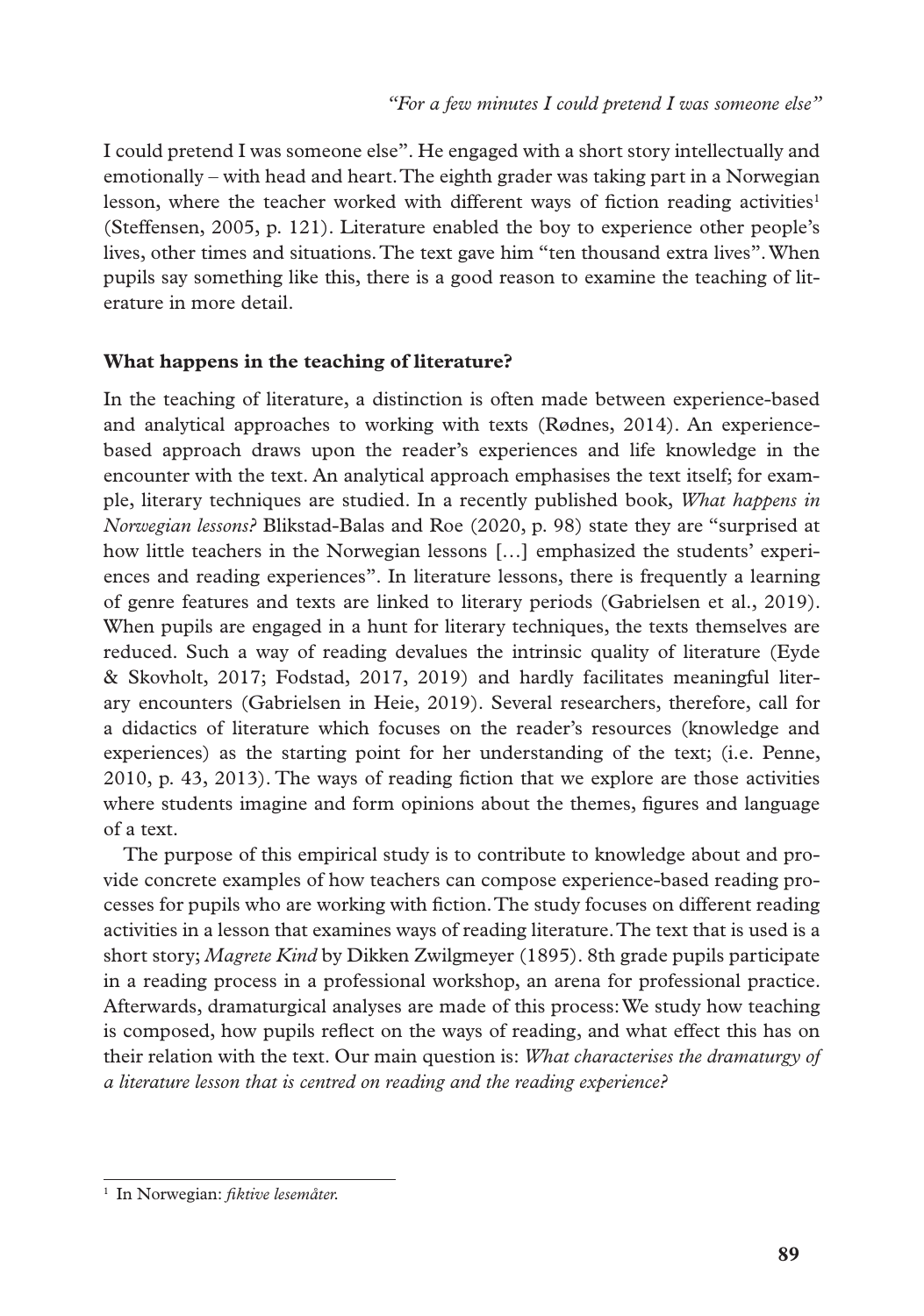We then study the lesson activities that focus on ways of reading fiction by asking the questions:

- *Which ways of reading fiction does the teacher use and what characterises these?*
- *What do the pupils say about these activities and how do they experience the text?*

## **The relevance of the study**

The relevance of this study may be found in Norwegian curricular plans; LK20 and the curriculum for the teaching of Norwegian. These lay the groundwork for collaborative work with literature, through a core element entitled "Text in context". Curricular plans also require that pupils read whole texts (Bakken, 2019). It is further stated that pupils should have literary experiences and be offered the possibility of expressing themselves creatively and inventively, in the subject. With the help of imaginative fiction, pupils should reflect on central values and moral questions (Ministry of Education and Research, 2019, paragraph 1). Reading fiction is also emphasized in interdisciplinary curriculum themes, such as 'democracy and citizenship' and 'public health and life skills'. By working with such themes, pupils will have the chance to confirm or challenge their own self-understandings. In this way, reading can contribute to identity development and life mastery (Directorate for Education and Training, n.d., paragraph 1). Reading fiction is essential if pupils, as *citizens of the world*, are to develop their imaginations and fantasies, and gain a knowledge of history and social conditions (Nussbaum, 2016, p. 16, 25, 29). Literature can help them to become more thoughtful and lead to deeper emotional understandings of others (Moi, 2013, p. 11). A reading process can, in other words, facilitate self-insight and knowledge, but there must be a pedagogy that enables it. This study shows a reading process with activities that focuses on ways of reading fiction.

The study has also been motivated by two empirical studies of the teaching of literature in Swedish and Norwegian lower secondary schools. Gunilla Molloy (2002) examines what happens in the meeting between teacher, literature and pupils, and she finds *conflict*s. One central conflict is that the teacher is engrossed by factual information about the text, such as language and narrative structure, while pupils are more concerned with what the text means for them – can they enter it and are there parallels to their own lives? Molloy recommends that teachers become aware of the questions that pupils ask about the text. This demands a degree of curiosity, and it is not always the case that pupils automatically ask questions. We believe that reading fiction can help pupils to marvel at the lives of others.

Sylvi Penne examines (2006) how teachers and pupils from different socioeconomic and cultural backgrounds create meaning in a text. Pupils' individual reading histories are short. They remember little of what they read and use emotional criteria when working with texts. This can support the argument that there should be collaborative classroom activities where teachers and pupils together experience,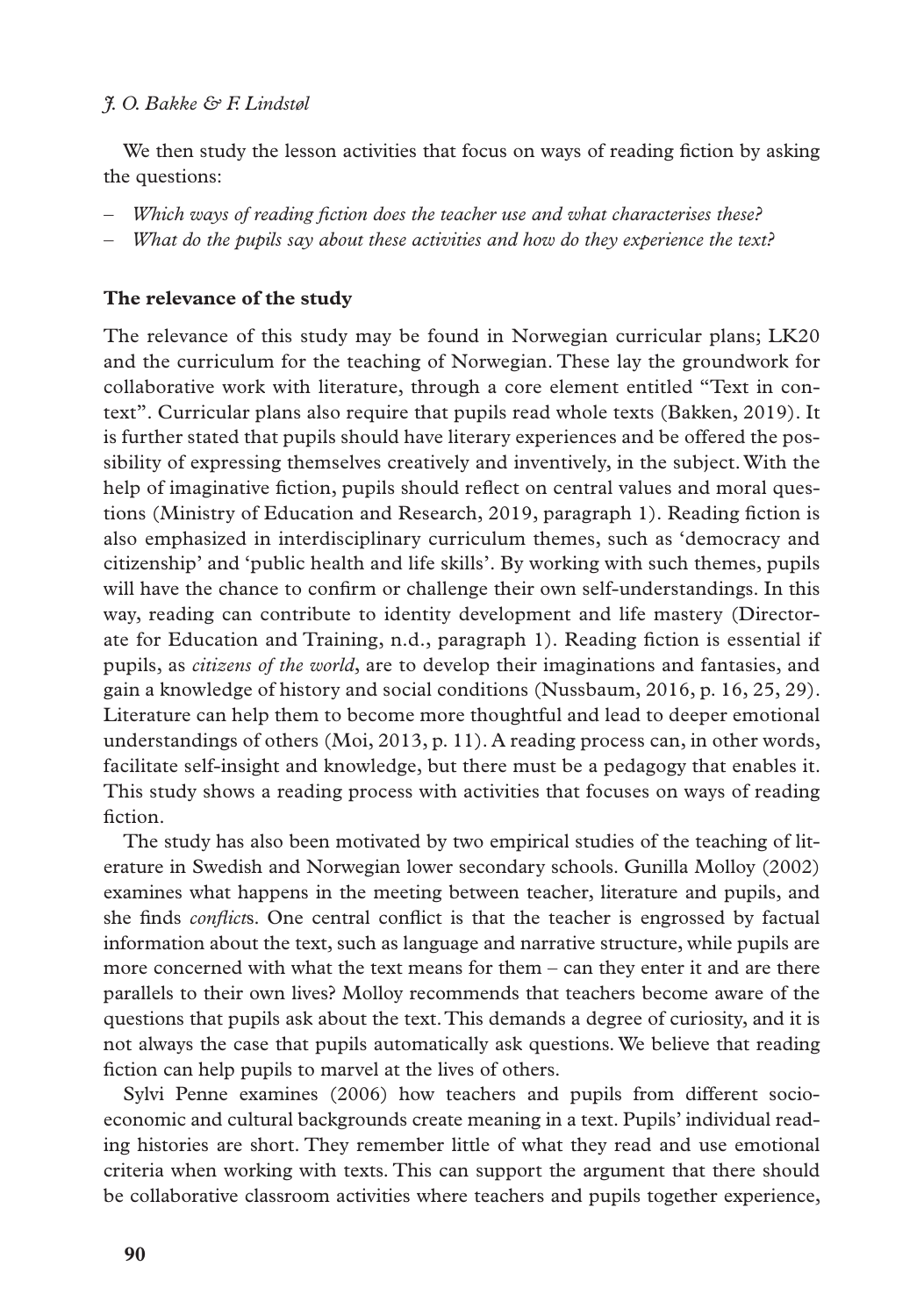talk about and interpret fiction. Such an arena can help to build literary competence (Solbu & Hove, 2017).

A number of studies point out that teachers forget to teach reading. Their pupils' reading is a starting point for writing activities, and thus the pupils' writing role is more clearly defined than the reading role (Gabrielsen et al., 2019). It is only extracts that are read, extracts that illustrate phenomena such as literary periods (Skaug & Blikstad-Balas, 2019). "Several Scandinavian studies suggest that when an emphasis is put on literary history and textual knowledge, pupils feel the text does not concern them" (Rødnes, 2014, p. 7, our translation). Such reading gives little training or competence in taking other peoples' perspectives, and pupils tend to tie reading experiences to their own primary discourse. Reading does not move pupils very deeply (Rødnes, 2014, p. 7). At the same time, we know that stories about the lives of others, read with a reader-oriented approach, help to develop empathy (Sørensen, 2011) and the understanding of other people's feelings, situations and needs (Andersen, 2011, p. 20). Reading can be an experimental space (Skaftun, 2009). In this study we use dramaturgy to examine something we find empirical examples of in literature pedagogy research: Collective reading experiences that focus on pupils' reading experience.

### **Study design**

Our study can be explained as practice-led research (Rasmussen, 2013; Østern, 2017); it is centered around practice (a school class), where we work in the tensions between theory and practice, proximity and distance (Knudsen, 2018). As researchers, we are closely involved with practice, in that we ourselves design and teach a reading process. In retrospect, from a distance, we use a theoretical lens (dramaturgical theory) to analyse this process. Such a design is founded on a basic notion of dramaturgical theory that is often developed through combining practical actions (teaching) and theory (Lehmann, 1996, p. 710; Szatkowski, 1989, p. 384).

When we research our own teaching, we adopt a so-called *insider position* (Kvernbekk, 2005). In this study, our knowledge and experience of teaching is an advantage. We are secure in trying out dramaturgical approaches and activities in a broad didactic repertoire. A potential disadvantage is *home blindness* (Fangen, 2010, p. 29; Gullestad, 1991), since we are very close to the material. We have therefore tried to take an "outsider-perspective" by asking questions like: "What do these actions mean to the actors?" (Erickson et al., 1980, p. 2).We have also emphasised an emic perspective, a participant perspective, through pupil texts and pupil interviews.

The arena was a professional workshop, an established physical arena and way of working used in teacher education at the University of South-Eastern Norway (Hegerstrøm, 2015 Lindstøl, 2018; Meld. St. 16 (2016–2017), p. 50). In this arena, students and their lecturers compose, implement and evaluate their teaching. This work is multi-disciplinary and students are active. For the purposes of this study,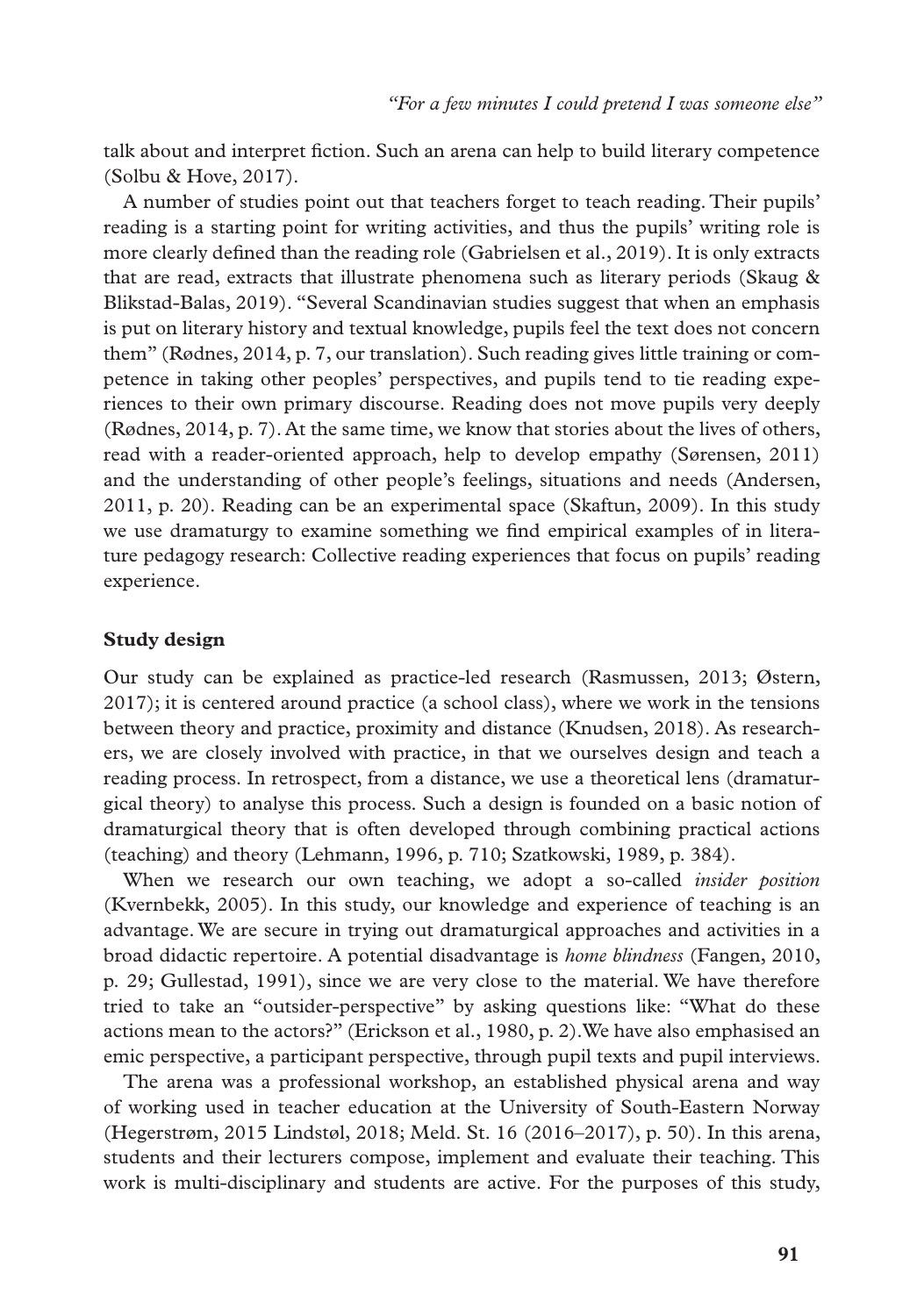we expanded the arena, inviting a randomly selected 8th grade class to take part. 25 pupils and one teacher participated.2 The authors, who are both researchers and teacher trainers (Norwegian and Drama), led the teaching.

The reading process was based on a short story, *Magrete Kind* (Zwilgmeyer, 1895). Inger Johanne, the first-person narrator, tells us about Magrete, who is seen as boring and ordinary. She is excluded from the group of friends. One day Magrete gives a party. The family lives in cramped conditions and is poor. The party is an untraditional one. The gathering ends well, but Magrete continues to be excluded, until she dies. The narrator asks for forgiveness on her deathbed, and the girls are reconciled. The story is told retrospectively, and Inger Johanne appears to be remorseful.

We chose this short story because we wanted to work with a complete, classic text that pupils would probably resist. It is set in the last century and there are a number of archaic words and ways of speaking.<sup>3</sup> The theme of exclusion will always be topical, but the forms in which it is realised refer to old-fashioned games and dances. The short story demands that pupils open themselves to unfamiliar contexts. There is, for example, a gap between what the characters say is the reason for excluding Magrete (she is "boring"), and what a trained reader will pick up (unspoken class divisions). Our hypothesis is that the ways of reading fiction can lead (or seduce) pupils into the text. At the same time, we are aware that texts which are far from the pupils' world can be resisted and not bring about any empathetic response (Myhr, 2019).

Our material was drawn from three lessons. Teaching was filmed with two cameras (front and back), and the recording was roughly transcribed, emphasising meaningful content. Two observers wrote field notes. Our material was used to answer questions related to the process's dramaturgical structure and activities. After the classes we collected written pupil texts and interviewed pupil groups about the reading activities (See Appendix 1 for the interview guide). This material shed light on the pupils' reception.

### **Ways of reading fiction: Empathising and imagining**

Reading fiction contributes to the development of a narrative imagination, i.e. the ability to enter another person's world. This happens when we attribute feelings, thoughts and needs to a literary character (Nussbaum, 2016, pp. 30–45). Such a process presupposes that pupils actively imagine, empathize with and try to understand a character in the context of the place and time he/she inhabits:

<sup>2</sup> The project is reported to NSD. Permission was given and all participation was voluntary.

<sup>&</sup>lt;sup>3</sup> Norwegian words such as "gresselig alminnelig", "handelsreisende", "gnav", "hus forbi" and "masurka".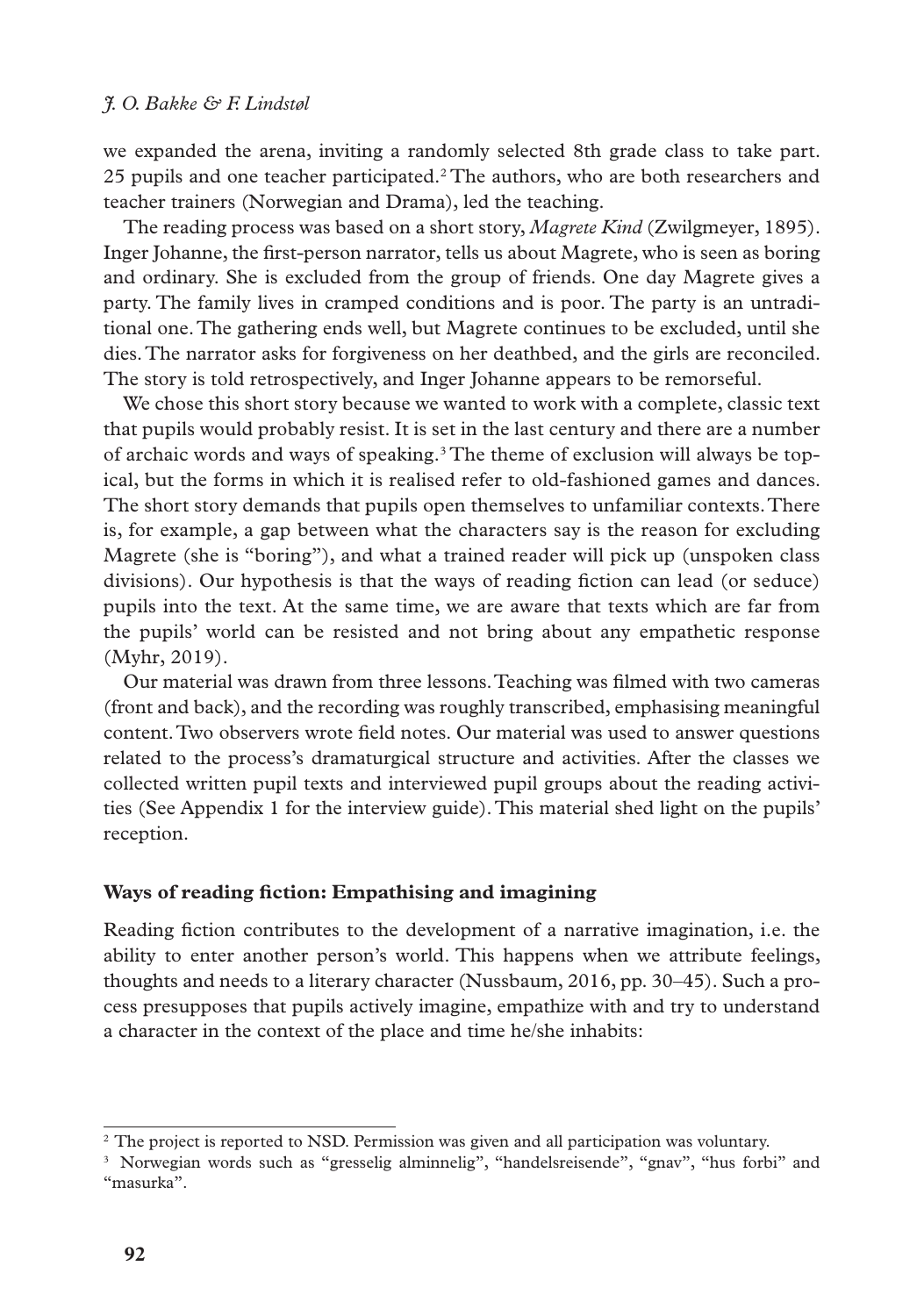This means the ability to think what it might be like to be in the shoes of a person different from oneself, to be an intelligent reader of that person's story, and to understand the emotions and wishes and desires that someone so placed might have. (Nussbaum, 1997, pp. 10–11)

A reader who empathises without fully identifying with the character who is observed is, according to Irene Engelstad, a *discerning observer* (2016, p. 11). The reader is open, impartial and not self-interested. This stance requires both closeness and distance between the reader and the fictional character. A discerning observer reads attentively with a fair and loving gaze (Moi, 2013). It can be easier to feel empathy when we know that events and persons are fictional; fiction protects and creates distance, and the reader is free of any real obligation (Keen, 2007, p. 4, pp. 18–19).

We can distinguish two approaches to reading; an *external* and an *internal* (Claudi, 2010, p. 7). With a *text-internal* approach, the text is interpreted in terms of composition, language, how characters are drawn, etc. The *text-external* approach interprets the text in the light of external factors, such as one's own experiences and associations. Most reading of fiction combines both approaches. A precondition for reading fiction and developing a narrative imagination is that one reads with an awareness of double layers of meaning.<sup>4</sup> This can be explained in the following way: "Through reading in a fictional manner, one will automatically seek for something else in the text, something more than the literal meaning." (Steffensen, 2005, p. 138, our translation). One has to read metaphorically and be able to give things, characters and events a more symbolic meaning and create relationships between elements within a text (Hanssen, 2011, p. 150). In the context of literature didactics, it is a matter of developing the pupil's ability to grasp the deeper meaning of the text (Drangeid, 2014, p. 77; Hetmar, 2001, p. 16).

In dramaturgical perspective, it can be argued that we depend on our imagination to understand the world around us. Fiction is one of the expressions of this ability (Gladsø et al., p. 182). The term *fiction* comes from the Latin *fictio*, which is derived from *fingere*, meaning 'to imagine, invent and shape' (de Caprona, 2013, p. 621). Fiction must be fantasized, invented, drawn, written down, communicated or staged – in one form or another, imagined or not. Fiction is a prerequisite for creating, thinking and learning (Rasmussen & Kristoffersen, 2014). It can protect us so that we can try out, express and anchor new and perhaps unfamiliar thoughts, language and interpretations (Rasmussen & Kristoffersen, 2014). The active identification process is called *fictionalization* – this requires that pupils shape perceptions and interpretations that they find meaningful, affect others, or simply represent a text (Gladsø et al., 2015, p. 183).

Fictionalization can be expressed in different ways. These can be oral, written, spatial or physical. They can be collective or individual. They can be text-internal or text-external. Fictionalization can have different aesthetic qualities: from the

<sup>4</sup> In Norw.: *fordobling* (Steffensen, 2005, p. 138).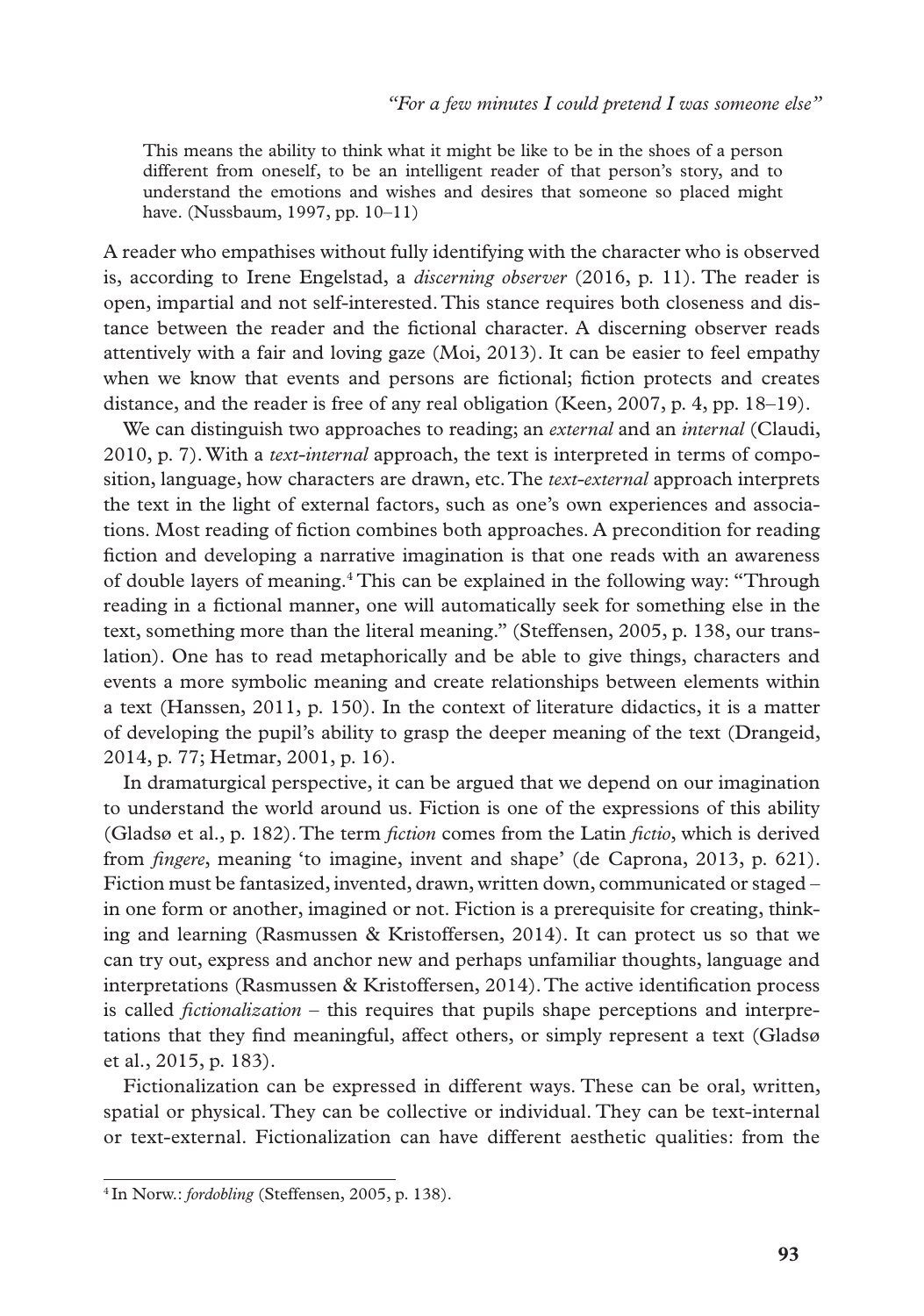poetic and symbolic to the more authentic and realistic (Gladsø et al., 2005, p. 5, 25; Rasmussen, 2008, p. 344), and there are various ways of framing it (Goffman, 1986, pp. 10–11). Recent dramaturgical studies explain fictionalization precisely as a form of framing where fiction fixes, or fastens, performances in a form (Gladsø et al., 2015, p. 182). An open frame allows pupils to create, compose and make associations that arise from their own perspectives and experiences. A closed frame is often perceived as more fixed, but a limited choice can in fact also allow for creativity, since one must try to break out of habit and explore new perspectives (Christoffersen, 2011, pp. 135–138). Viewed from the perspective of literature didactics, this means that forms of fiction that limit and frame pupils' interpretive space can, to a greater extent than more open ones that *force* pupils to identify with the *unknown* and make up their minds about the text. If this is to happen, the framing must allow them to express hypotheses, feelings, interpretations and ideas (Jamieson, 2015; Leake 2016).

## **Dramaturgical analysis of a reading process**

Kjølner & Szatkowski (1991, p. 192) have developed 4 areas of dramaturgical analysis:

- a) a theatre text analysis, which is related to the starting point (the text)
- b) a production analysis (transformation to stage text)
- c) a performance analysis (director's and actors' intentions)
- d) a reception analysis (how the public responds to the performance)

These areas have later been adapted to teaching (Bakke, 2019; Lindstøl, 2018; Østern, 2014, p. 20). Briefly stated, such analyses enable us to examine the *content* that teaching is based on (a) and how this content is transformed into teaching (b). One can look at how teaching is performed (c) or how it is received, i.e. what pupils learn and how they perceive and evaluate the teaching.

In this study, we analyse the implementation and reception of teaching (c) and (d) by examining potential relationships between ways of reading fiction and pupil reception of this activity. We conduct two dramaturgical analyses. First, we analyse the dramaturgy of the reading process. This primary analysis prepares the way for the next stage, a close-up analysis of reading activities. Finally, we analyse the pupils' reception of the teaching.

## **The dramaturgy of the reading process**

The process of reading about *Magrete Kind* started like this:

Students walk in a line into the classroom. On their way, there are pieces of paper with quotes from the short story – such as 'horribly ordinary', 'ugh!', 'boring', 'red fruit dessert', 'whisper'. We hear a hollow, sad, non-vocal version of the "Happy Birthday" song. On the screen there is a picture of an obituary for the main character, "Magrete". Pupils walk around, reading and listening, before sitting in a circle.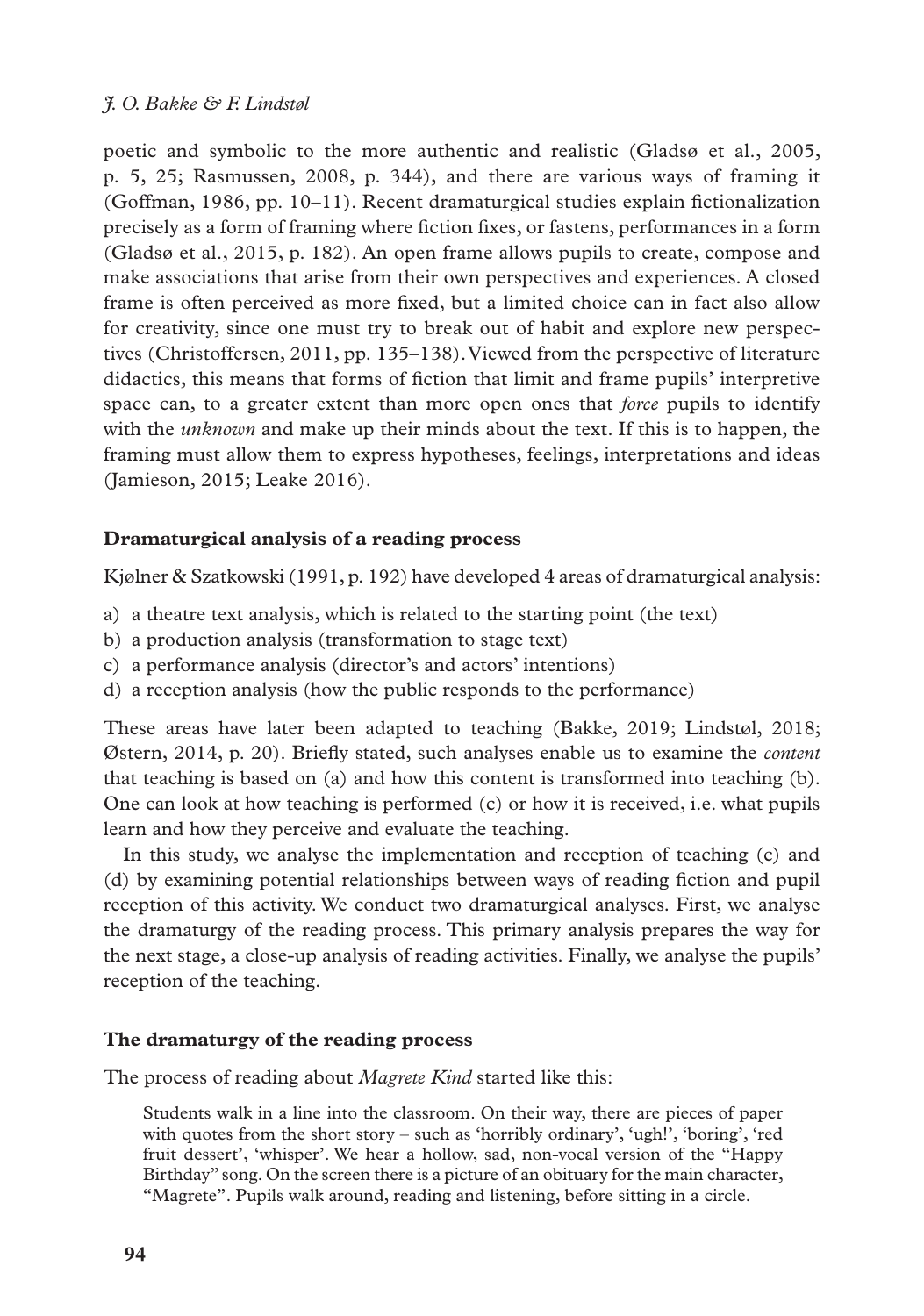*"For a few minutes I could pretend I was someone else"* 



*Figure 1.* Obituary shown on the classroom smartboard

The first step in a dramaturgical analysis is to draw a chronological outline of the teaching process (Bakke & Lindstøl, 2021). The timeline gives a bird's-eye view of events:



*Figure 2.* The reading process<sup>5</sup>

In drawing the outline, we first mark the dramaturgical phases: Introduction (prereading), main part (reading phase), and conclusion (post-reading). We then list all of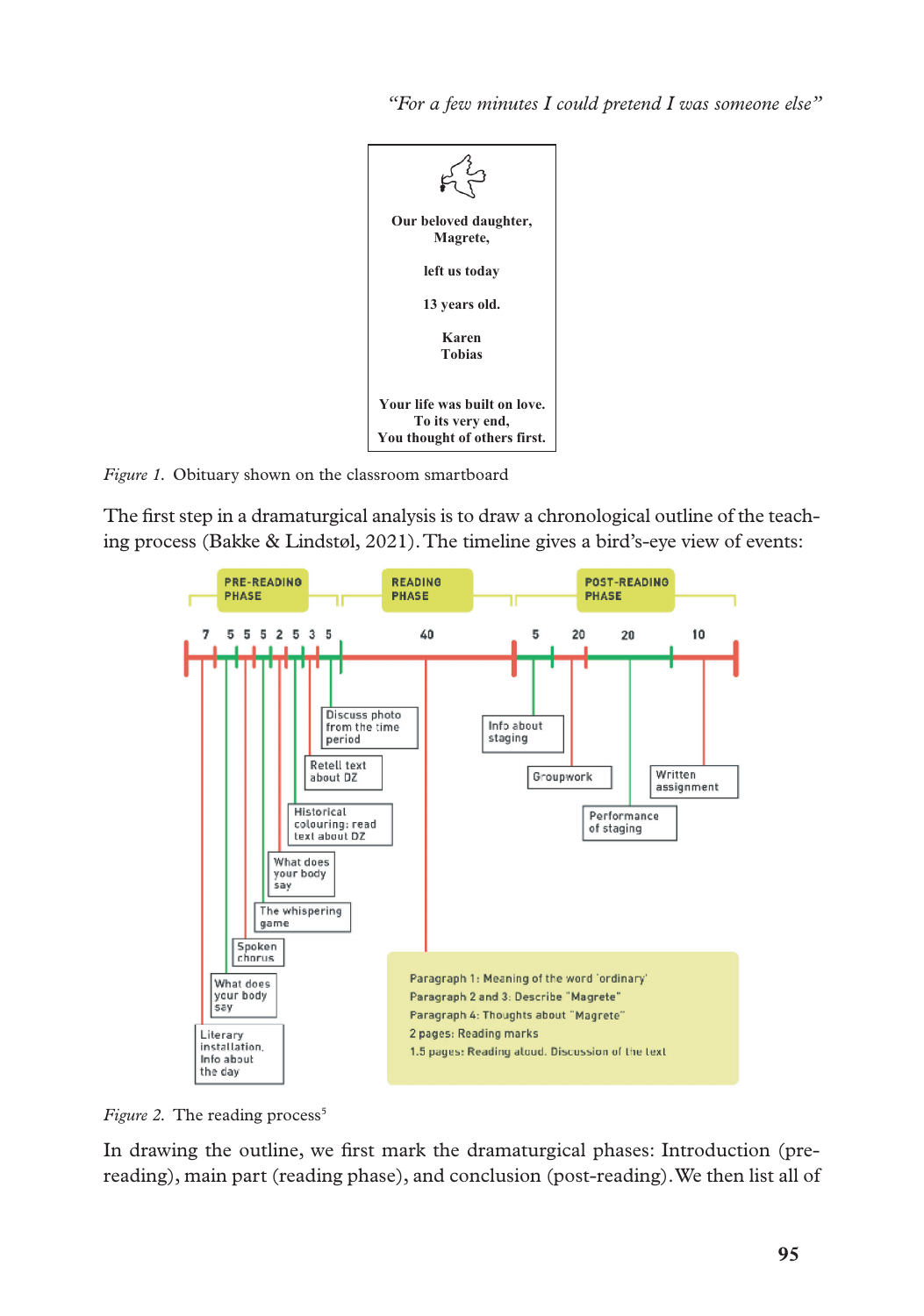the events that make up the different phases. An event is defined as an activity which has an internal coherence (Bakke, 2019, p. 119) that can be defined by an umbrella concept (e.g. 'the whispering game'). We use verbs to define activities (e.g. "retell text") to express the activity that dominates the event. In our overview, every other activity is marked in green or red. The vertical lines mark breaks between events. The time that each event takes is noted  $-$  the first activity takes  $7$  minutes. This outline helps to reveal the dramaturgical structures that are often termed 1st order structures (Szatkowsky, 1989, p. 32, 2017).

At this first-order level, we can see that the introductory phase lasts for 37 minutes and comprises 8 events. When the pupils come into the room, they see a literary installation (described above), and receive information about what they will be doing. They then take part in various activities that arouse their curiosity and inform them about the theme, author and literary period. They work with "What does your body say?" – an exercise where pupils use their bodies to express what they think about different claims or central concepts (see Bakke & Lindstøl, 2016, pp. 138–139). They are presented with general statements before being given text-related ones, such as "Every girl in the class must be invited to the birthday party". Pupils also speak in chorus in an activity called "In the hen yard" (see Bakke & Lindstøl, 2016, pp. 140–141). This is a warm-up exercise, where they declaim sentences from the short story in a cacophony; e.g. "She was so horribly ordinary ". The pupils then play "The whispering game" (see Bakke & Lindstøl, 2018, pp. 290–291). They whisper words and sentences from the text, such as "[…] then we might get rid of her more quickly" (p. 181). Pupils are given between-the-lines speaking instructions about intonation, volume and tone of voice. The next activity provides some historical colouring; the text "A gutsy girl" (Bakke, 2005) is read out loud. This text has the same setting as the short story – the small town of Risør in the 1890s – and we meet Zwilgmeyer, the author. The pupils listen and retell central points. Finally, the pupils are given photos from the period, which they describe and discuss in pairs.

The reading phase lasts for 40 minutes and consists mainly of just one activity  $$ reading aloud. The teacher reads, inserting pauses, questions (e.g. "What do we mean by a 'normal' girl?") or tasks (e.g. "Describe Magrete directly and indirectly"). Pupils then read individually, making 'Reading marks' (Kverndokken, 2012, pp. 88–91); i.e. they say what they think about the text by writing emoticons in the margin, such as ! (important), ? (I don't understand),  $\mathcal{O}$  (fun). This phase concludes with a discussion about the text, where any difficult words can be explained.

The post-reading phase consists of 4 events, and lasts 55 minutes. The central event is the staging of *Magrete Kind*. In groups of 2–4, pupils work with different assignments to create a performance (see Bakke & Lindstøl, 2016, pp. 224–225). Briefly stated, pupils interpret the short story by assembling small, short scenes of  $\frac{1}{2}$ –2 minutes. The scenes include specialist explanations of concepts such as identity and covert bullying, conversations between classmates, a wish list from the mother to her daughter, a dialogue from the birthday party, the priest's eulogy. The scenes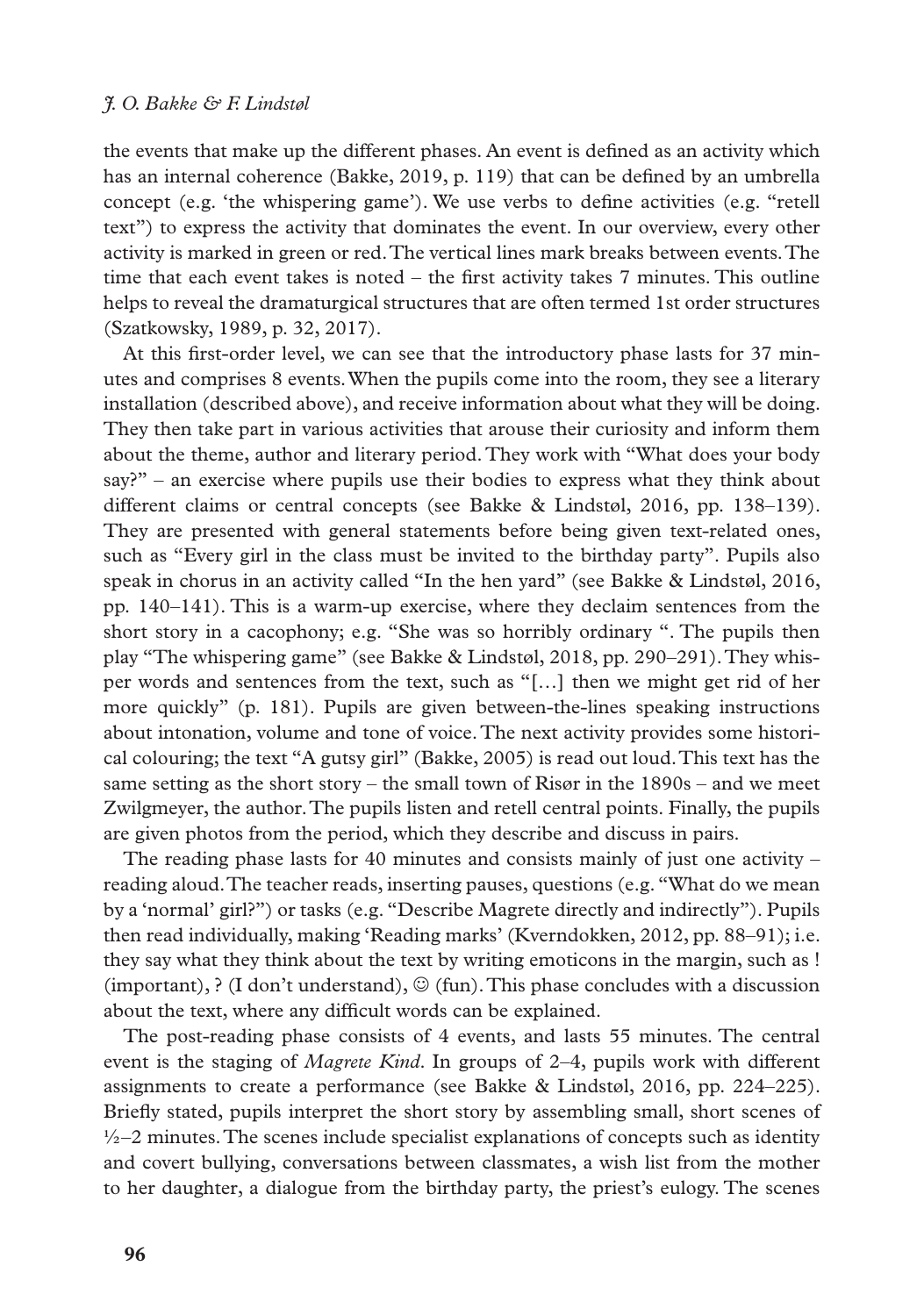are performed on 4 chairs in the middle of the room and there are no breaks. Pupils wander into and out of the performance area, and the rest of the class sits around. Music and photographs link the scenes

The next step is to study the reading process again, recursively. This is the  $2<sup>nd</sup>$  order of analysis. Our outline is adjusted and we see that analytical categories emerge. We see that there are 17 events, spread over 132 minutes. In the long reading phase (8 events, 37 minutes), there are rapid shifts between activities. We see that great emphasis is placed on motivating pupils to read; they must work physically and spatially, using several senses Almost all activities involve fictionalization (e.g. "What does your body say?"). The reading phase (5 events, 40 minutes) takes time, even though *Magrete Kind* is a very short story. Some of the text is read aloud, while other parts are read individually. The reading is interspersed with brief written and oral activities where pupils express their opinions about themes and characters. The final phase (4 events, 55 minutes) is mainly spent on staging the short story.

In total, there are 8 different activities that might be called 'fictional', where pupils imagine, compose, form and stage (de Caprona, 2013, p. 621) (Appendix 2). We have categorised these by asking a number of questions:

- 1) Is the activity oral or written?
- 2) What qualities does the activity have (use of space, body, voice, image, sound)?
- 3) Is the activity individual or collective?
- 4) Is it conducted in/out of role?
- 5) Is the approach text-internal and/or text-external? (See categorisation: Appendix 3). Let us study a sample.

## **Analysis of events and types of fictionalization**

In analysing the events, we conduct close-up analyses of one or more activities that emerge as central in the process analysis. (Bakke & Lindstøl, 2021). In the process analysis we identified three *oral forms of fictionalization* (physical/spatial, reading aloud, explaining/describing), and two *written forms* (defining/explaining, writing in role). We have conducted close-up analyses of  $1-2$  activities in each category. These were primarily selected on the basis of the four questions mentioned above. We then picked out events that illustrate different aspects of teaching literature that are the concern of this study: Collective ways of working, activities where readers' resources and experiences are recognised, and activities where readers have to think about values or moral questions.

## Oral forms of fictionalization

*Literary installation* is an example of an oral event with a physical/spatial quality. It is an out-of-role activity. The pupils' movement affects what they observe, and how they respond. This is a collective event, since pupils have to actively relate to each other's responses. The installation brings into play thematic (minor-key birthday music),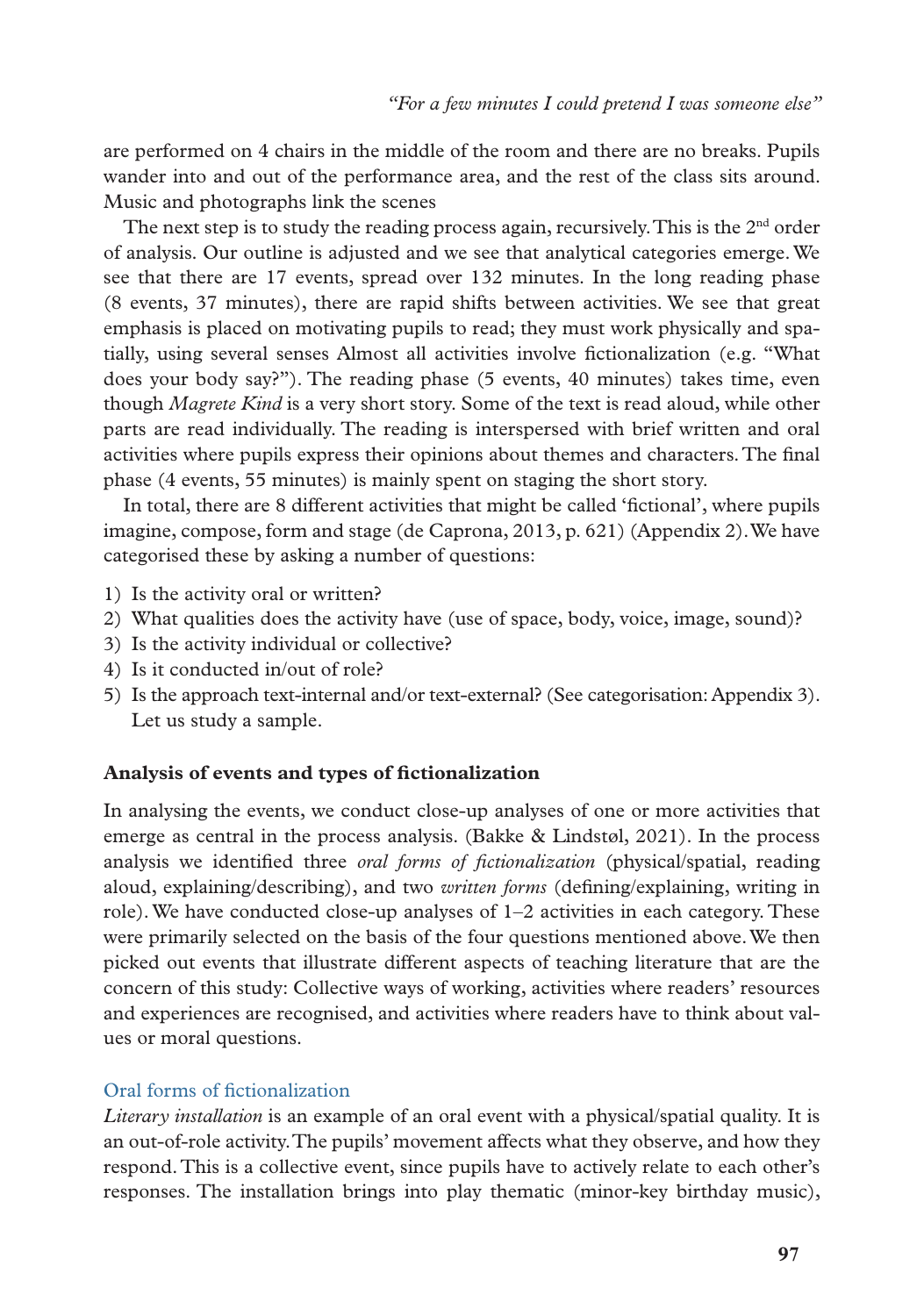relational (remarks about being an outsider) and linguistic (repetitions of central words) levels of meaning. We used extracts from the short story, and thus this is a text-internal event.

"*What does your body say?*" is also a physical/spatial event. The pupils, out of role, use their own experiences to physically position themselves in the classroom according to how they react to statements that are paraphrases of themes from the short story; e.g. attitudes to bullying or rules for. The event is collective because pupils' stances gave a real time picture of their interpretations. The event should thus be considered text-external.

Another oral activity is reading out aloud. We see this in "*The whispering game*", where pupils read out lines from the story. They are told to *whisper* what the class thinks of Magrete. Both vocal tone and interpretation are central in this fictionalization. This event is text-internal and collective.

A last example of an oral activity is "*Explain and describe*", where the pupils describe Magrete and explain what is meant by 'ordinary'. The class takes an oral and collective stance to the themes, relations, contexts and language of the text, without adopting roles. Their descriptions are both text-internal and text-external.

Finally, the pupils stage *Magrete Kind* by combining the oral fictionalizations. In most of the scenes, the pupils have to identify with roles that are directly represented in the text, such as 'mother' or 'friend'. In other scenes, pupils create new roles, such as 'neighbour', 'father' or 'priest'. They use space, bodies, sound and images to interpret the thematic, relational and contextual levels of meaning in the text. Some stagings include specific textual extracts (text-internal), while others involve textexternal interpretations.

The analysis of the oral fictionalizations shows that they are collective. In some of them, pupils build on personal experiences. In others, they use text extracts. A number of factors are decisive in order for pupils to relate closely to the text, adopt roles, and detect different layers of meaning. Amongst these factors are the teacher's framing instructions, the approach adopted (text-external/text-internal), and the way in which an opening is created for fictionalization.

#### Written types of fictionalization

We identify two written types of fictionalization; "*Define and describe*" and "*Write in role*". When students, for example, had to explain concepts (e.g. 'bullying', 'normal'), they did it by adopting a role (e.g. an 'expert'), as well as responding 'themselves'. The following extract shows a pupil explaining *bullying*:

Bullying can be getting pushed about and hit, picked on, gossiped about, having rumours spread about you, threatened, frozen out, pressured to do things for others that you don't want to […]. There are different reasons why a person bullies someone. They may like acting tough. It may be because they are insecure about themselves. It could be because they are bullied themselves […]. It could be because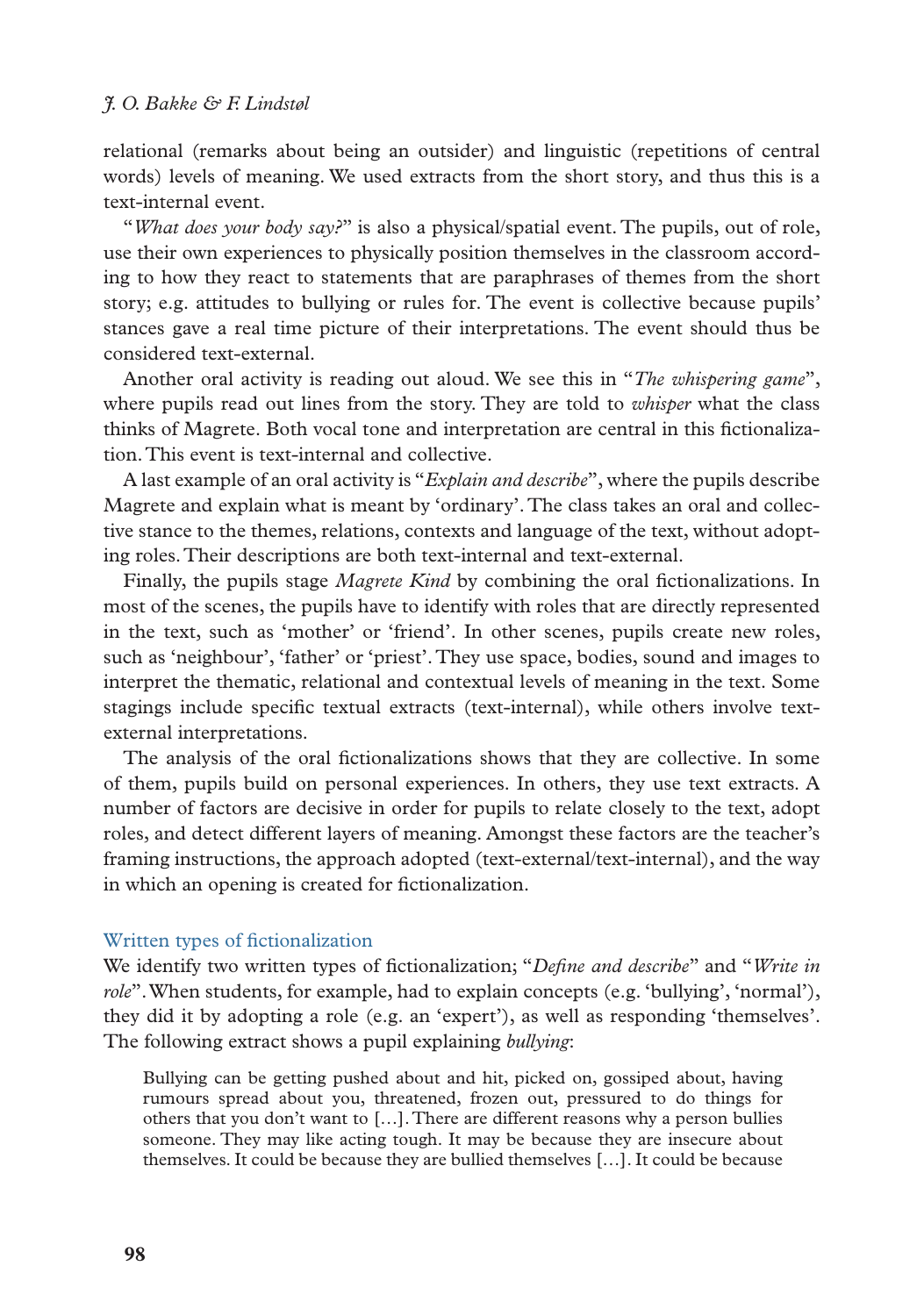they want to be with someone in a gang. It may be because you're afraid of being bullied yourself.

All of the examples of this event were text-external and collective, pupils writing in groups.

The "*Writing in role*"-activity was conducted both individually: "Write as if you were one of Magrete's classmates", in pairs: "Dialogue: Mother/Magrete", and in groups, as friends. An example of an individual, written text-external event is the assignment called "*Being a friend*". Using the starting point of the text, the pupils imagined they were Magrete's classmates:

Magrete Kind was in my class. She was very strange. She was quiet and boring. She wore funny clothes and didn't have a proper case for her pencils. […] no-one in the class liked her […].

In the writing assignment "*This is the truth*", pupils co-operated in writing role dialogues in a frame called "Witness examination" The following example is from an interview with "Massa" (and another pupil):

- A: What did you think of Magrete?
- B: She was quiet and boring, really. Very ordinary.
- A: How do you think you treated her?
- B: I think I was nice to her. I could have behaved a bit better, but we weren't best friends.
- A: Is there anything you regret saying?
- B: I'm sure there's something I needn't have said, but I don't have any regrets. Now I would include her more and get to know her better.
- A: Explain!
- B: Maybe I kept her outside.
- A: Why?
- B: I just didn't want to be with her. She was so boring!

In other texts, students imagine a situation (at the deathbed, in the party), a person (mother, priest, teacher) and a place (the cemetery, at Magrete's) – inside and outside the text. Here is a eulogy, given by a pupil as the priest at Magrete's funeral:

We are gathered here today to say goodbye to Magrete. She was born in 1969. She became ill and died of cancer. She was kind, conscientious and a little shy. Her last greeting was to her friends. She said, "I have always been very fond of you". Magrete lived in Øvregaten in a cramped apartment and there she left her mummy and daddy. Rest in Peace!

These extracts show that the pupils distance themselves from the original text when they adopt text-external witness roles, such as those of friend or priest. In doing these assignments, they reveal thematic (being an outsider) and relational (main character – minor character) levels of meaning in the short story. A small number of concrete words and expressions from the short story are utilised ('boring', 'pencil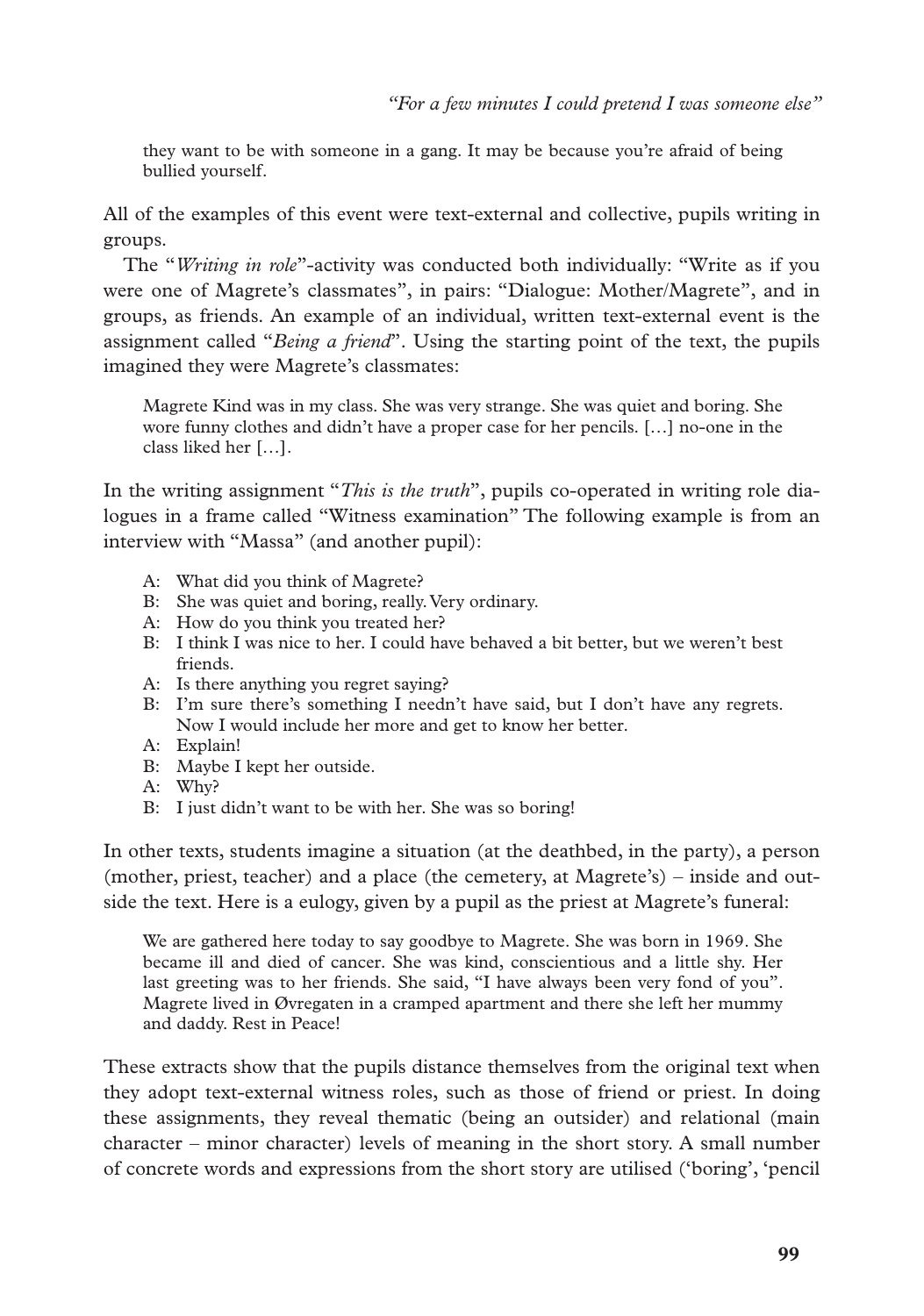case'). None of the texts mention contextual levels of meaning, such as time (the 1800s), place (the school) or space (the apartment).

When we compare the process analysis with the events analysis, it becomes clear that several fictional forms thematise the same layers of meaning. One layer of meaning is *thematic*, and concerns pupils' attitudes and experiences linked to exclusion and class differences. This is fictionalized in a number of ways (bodily/spatial, describe and explain, writing in role). Working with the *relational layer of meaning* involves examining relations and tensions between literary figures, both inside and outside the text. Some of the figures have central roles while others have less important ones. We also find a collective role (the classmates), and interpretation of this role is largely left up to the pupils. The relational level of meaning is addressed in all phases of the lesson, and is fictionalised by using body and space, and through writing in role. The *contextual layer of meaning*, which concerns place and (historical) time is only worked with in the reading phase, and there is no mark of it in the staging. The pupils moved the story of Magrete to more modern times. She is diagnosed with cancer, something that is not found in the short story. Few words/expressions from the original text are used, and the *linguistic layer of meaning* is most closely expressed in the *reading aloud* of parts of the text. In all, this means that two layers of meaning, the thematic and the relational, are reinforced through repetition and remediation, where various types of fictionalization are utilised. Few words/expressions from the original text are used, and the *linguistic layer of meaning* is most closely expressed in the *reading aloud* of parts of the text. In all, this means that two layers of meaning, the thematic and the relational, are reinforced through repetition and remediation, where various types of fictionalization are utilised. It is perhaps easier to address themes and relations through fictive reading processes when the text has outdated language and is set in the distant past. Both language and context can seem strange to pupils, and this will naturally make it more difficult for them to draw upon their own experiences and knowledge of life.

## **What do the pupils say about the reading activities?**

The analysis of the teaching shows that the thematic and relational meaning layers are remediated and repeated. The thematic aspect is highlighted as positive by several pupils, and they relate the theme of exclusion to their own lives: "I felt that the text was somehow appropriate. And it gives you a little to think about […]. If you're bad towards them, a person, you should maybe think that that person might not be here tomorrow". Another pupil links the past and the present: "Exclusion could happen today. But it would not be for the same reason, such as the fact that she had too small an apartment or that they have red fruit dessert, it would have been a little different". One girl thinks that time makes exclusion more visible: "In the 1890s, you did not have the things or gadgets you have today. Digital things make everything very visible".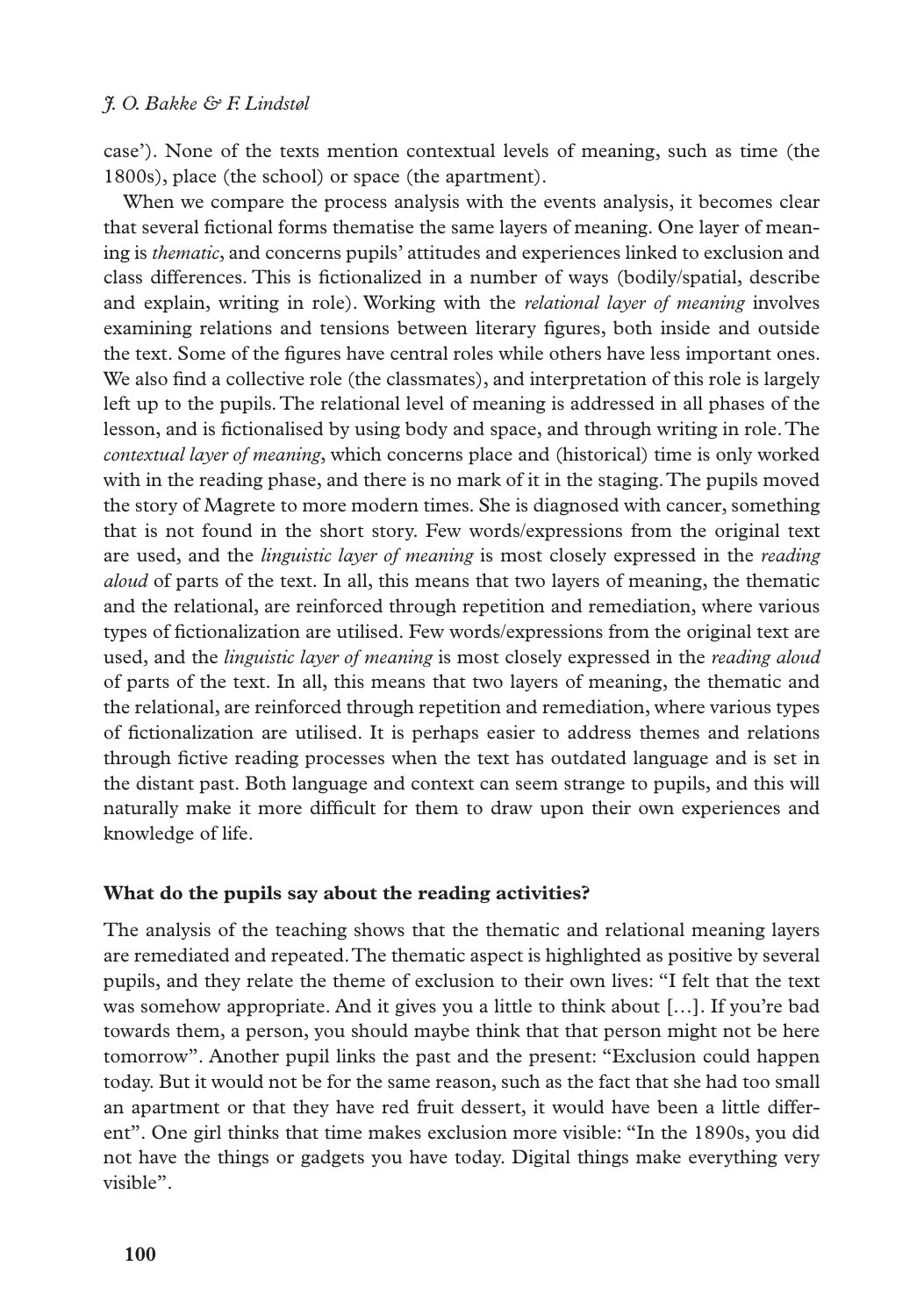When we asked which activities the pupils found useful and interesting, there are some that stand out. Many pupils say they got most out of reading activities where they play a role. They find the text less heavy. One pupil emphasizes that working fictitiously provides an opportunity for seeing relationships and events from different perspectives: "It is a little different to think, for example if you are a friend, then you are in a way the villain in one story, while you are the hero of another. It is all a matter of where you stand". Another pupil speaks about identifying with a role: "In a way, there are two roles. You play both yourself and then you play a completely different role where you may not be yourself". Some pupils also highlight activities where they stage the text bodily, vocally and spatially: "I liked the *What does your body say?* exercise best, because then we had to show what we meant."

Many pupils prefer text-external roles. One boy says: "I think out scenarios. Maybe I don't fully follow what the book says, but invent a little more. You sort of drag yourself into the world of others and make pictures in your head". Such roles enable a freedom of interpretation: "What I didn't remember from the book, I just made up." One pupil elaborates: "Because I have to figure out what the priest is saying himself, it's both more fun and more difficult. I think of the lines, I think about what could have been said". Fiction's creative nature is emphasized: "We reproduce the text in our own way. Our own words, our interpretation. We were experts and then we had to try to give good answers and seek out information".

Collective activities are popular, but pupils are not used to them. One pupil says: "I think we learned most from working in groups on one thing. In the end, we got a whole story out of it. I managed the pictures, and X managed the music". Another pupil highlights other people's interpretations: "We do not know what the others have done, and then we put it together, it was fun." Many use words that describe such collaboration: "What we did was teamwork. Cooperation is important."

Overall, it can be said that the reading activities led to the class experiencing the short story as 'nice', 'sad' and 'touching', but also 'boring' and 'depressing'. This confirms our assumption that there is pupil resistance. Students are left with 'benefits' and 'good reading experiences', but there is no automatic triggering of empathy (Myhr, 2019). At the same time, many pupils 'lose' the text when working on it. They compose and interpret freely and 'refuse' to work in a text-internal way. Perhaps there is an over-emphasis on pupil feelings and private experiences? What do students really know about the *Magrete Kind*-text? Let us discuss this from three perspectives: Proximity and distance, working together on the text, and layers of meaning and dramaturgy.

#### Proximity and distance

The pupils are positive about playing different fictional roles. They say that such fictionalization enables them to use their own imaginations to find out things themselves, be inventive, and be less bound to the text. This implies a preference for a text-external reading position (Claudi, 2010) in remediating *Magrete Kind*. This may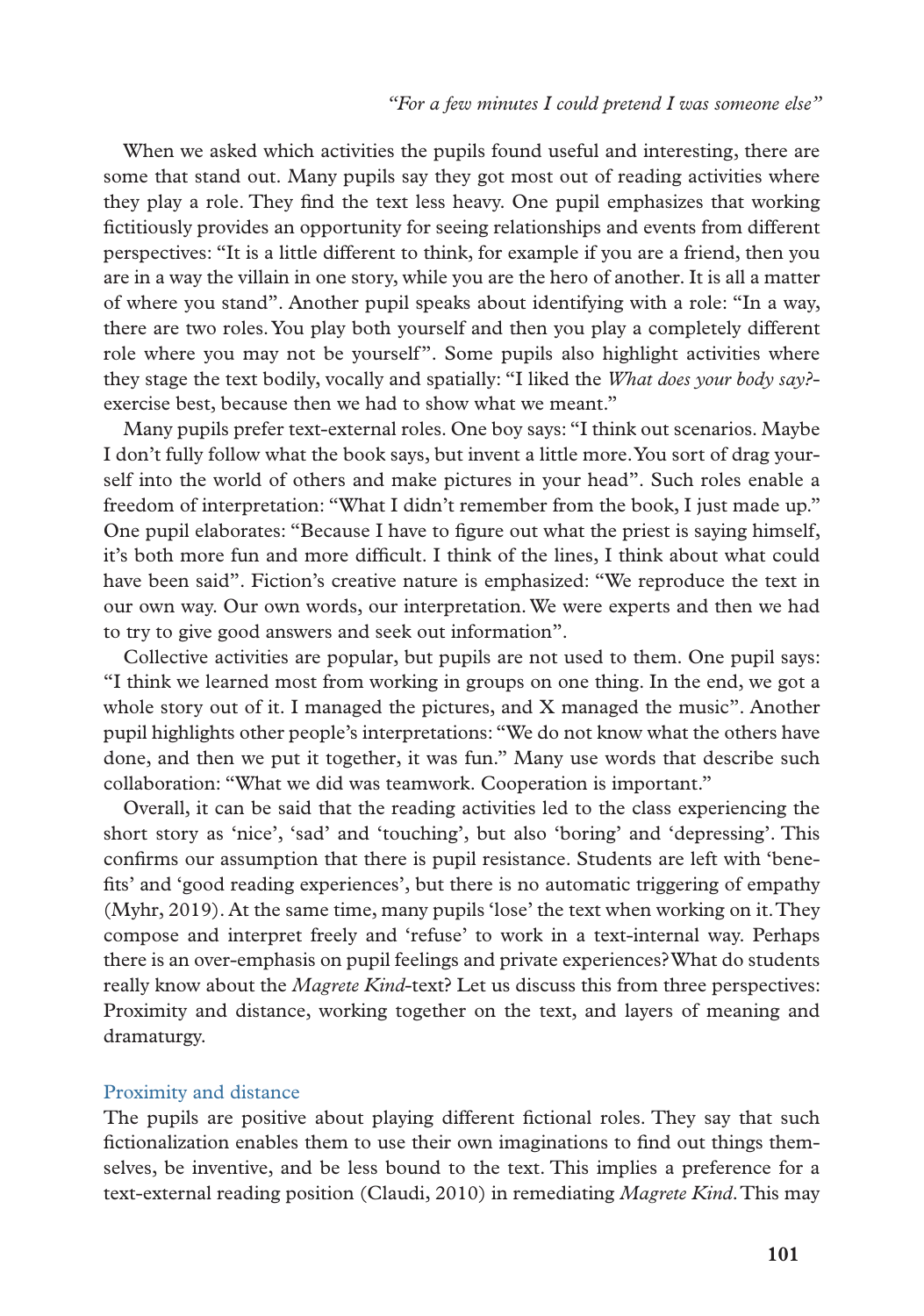be related to the fact that many of the activities open up for what they call "adding their own twist". Although other activities do more to encourage an active use of the text, the pupils do not make use of suggestions that they employ quotations and examples from the short story itself. There may therefore be reason to ask whether one loses sight of the original text in fictionalizing it? Do pupils train what Steffens calls "looking for something else in the text" (2005, p. 138) when they can distance themselves from it? If the goal is to read with an awareness of double layers of meaning and take a position on language, composition, character descriptions, etc. (i.e. read the text internally), this only happens to a varying degree. The fictionalizations that shape and give direction to pupils' interpretations (Gladsø et al., 2015), should therefore be more tightly framed if the goal is to promote an internal reading. Here, the teacher's role as dramaturge is central. The teacher must know what the main point of the reading lesson is. Is it, for example, to draw upon the reader's experiences and knowledge of life (cf. Rødnes, 2014) in the meeting with the text, or is it to talk about the text's literary qualities? However, it can be argued that fictionalization has activated students' narrative imaginations (Nussbaum, 2016), when they report that stepping into a role creates *images in the head*. Seeing the characters from different perspectives and roles (being "the villain in one story while you are the hero in another", as one pupil says), can be said to be a way to practice reading with both empathy and distance, as a *discerning observer* (Engelstad, 2016). While the didactics of literature often focus on reading closely, dramaturgy has a freer relationship with the text and can focus on the staging that is a remediation of the original. Here there is a tension. However, the one approach does not exclude the other. This study shows how one can alternate between text-external and text-internal readings. It also shows how the dramaturgy of the reading process can open or close the door to the ways we read fiction.

#### Working together on the text

The pupils are positive about working together on the different fictionalizations. They enjoy creating a common staging, where the sum of their groups' different contributions becomes something else and something more than the original text. Working together produces many interpretations and, in some cases, surprising approaches. The goal that literature should function as an experimental space (Skaftun, 2009) would seem to be linked to a dialogic community of interpretation. This supports our hypothesis that collective processes contribute to an experience of text. The pupils in this study express problems in reading individually, and thus there may be grounds to promote collective working methods when it comes to the teaching of reading. It must be a goal that pupils should be able to take individual positions, but collective activity can initiate processes that will enable them to later engage with texts on their own. Through working more collectively, we will be able to share different interpretations of the text and become more sensitive to pupils' questions (cf. Molloy). There is less of a focus on the teacher's (definitive) reading. The dramaturgical perspective can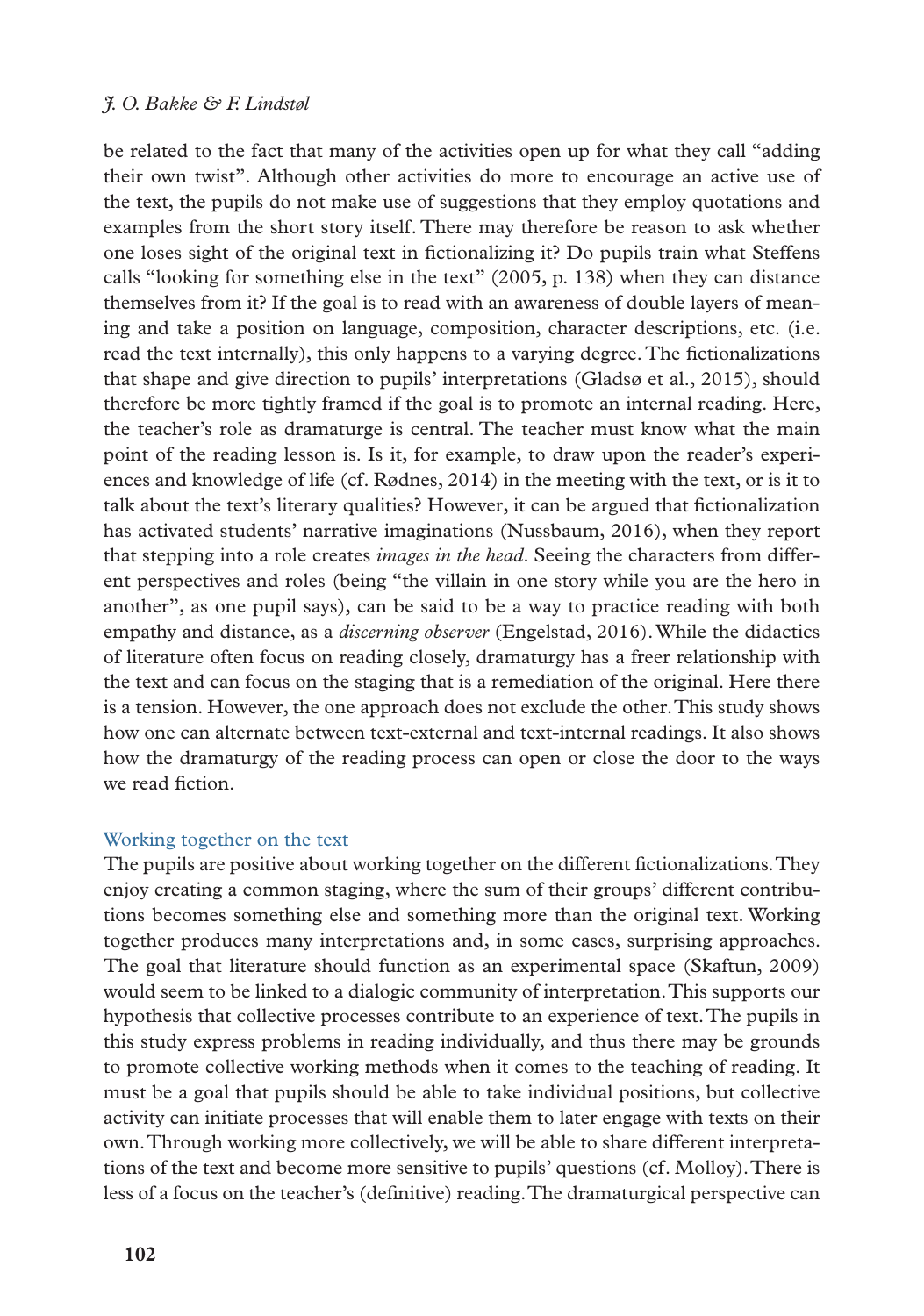contribute to a collective pedagogy of reading; readers will be challenged and moved, rather than lost in a hunt for literary techniques (cf. Gabrielsen et al., 2019). This study attempts to show how pupils can work collectively with texts in the classroom.

## Layers of meaning and dramaturgy

In the pre-reading phase, thematic, relational, contextual and linguistic layers of meaning (Østern, 2016) are all employed. In the reading phase, little time is directly spent on linguistic or contextual aspects. It is the thematic and relational layers that are focussed on in the remediation assignments. Thus, it is maybe no surprise that pupils give no weight to either linguistic or contextual levels of meaning in the interviews. To bring into play the relational layer is maybe the most natural starting point to take in living oneself into fictional characters' feelings and conditions (jf. Keen, 2007), while the thematic layer can help link the text to pupils' own experiences and lifeworlds. In retrospect, we believe that a linguistic layer of meaning, where pupil must "put other people's words and expressions into their own mouths", will help them to come closer to the language and life of strangers, and challenge their own experiences and stereotypes. In this way, the reading lesson can be an arena for examining and expressing the thoughts, experiences and actions located in the tension between the known and the unknown. This study shows a process that alternates between experience-based and analytical approaches to the text. One response to the need for a didactic repertoire that trains pupils to read fiction can be a strategy by which we move from the text-external to the text-internal, from the collective to the individual, and from relational and thematic levels of meaning to contextual and linguistic ones. Dramaturgy is used in this study as both a theoretical lens and a practical tool. Maybe it can bring about reading experiences that will enable more readers to pretend to be someone else, if only for a few minutes.

## **Author biographies**

**Jannike Ohrem Bakke** is Associate Professor at the Department of Languages and Literature Studies, University of South-Eastern Norway (USN). Her research interests are literacy, especially writing in school across subjects, and perspectives on teaching and learning. She is part of a the research group Classroom Research USN (https:// www.usn.no/forskning/hva-forsker-vi-pa/barnehage-skole-og-hoyere-utdanning/ klasseromforskning/).

**Fride Lindstøl** is Associate Professor at the Department of Education, University of South-Eastern Norway. Her research interests are classroom research an aesthetic perspectives on teaching and learning in higher education. She is currently part of a research group Classroom Research USN (https://www.usn.no/forskning/ hva-forsker-vi-pa/barnehage-skole-og-hoyere-utdanning/klasseromforskning/).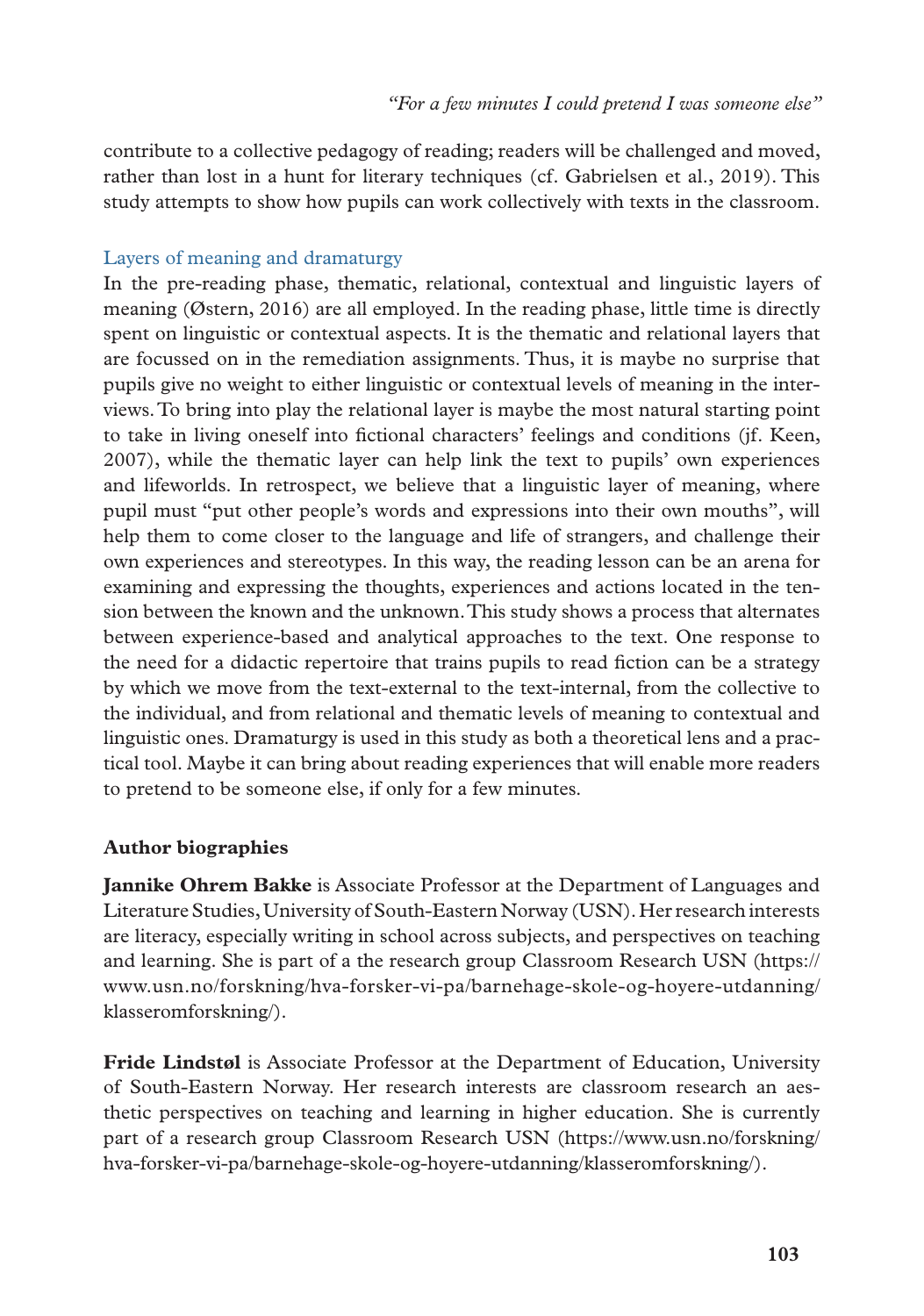#### **References**

Andersen, P. T. (2011). Hva skal vi med skjønnlitteraturen i skolen? *Norsklæreren*, 2/2011, 15–22.

- Bakke, J. O. (2004). 'Ei jente med tæl'. En tekst om Dikken Zwilgmeyers Inger-Johanne. In D. G. Urdal, L. Aamodt, A. Aas, & M. Aassbrenn (Eds.), *Ord som gror* (pp. 24–28). Kvitveis forlag.
- Bakke, J. O. & Lindstøl, F. (2016). In K. Kverndokken (Eds.), *101 måter å fremme muntlige ferdigheter på om muntlig kompetanse og muntlighetsdidaktikk* (pp. 137–141, pp. 224–225). Fagbokforlaget/LNU.
- Bakke, J. O. & Lindstøl, F. (2018). In K. Kverndokken (Eds.), *101 litteraturdidaktiske grep om å arbeide med skjønnlitteratur og sakprosa* (pp. 290–291). Fagbokforlaget/LNU.
- Bakke, J. O. (2019). *Skriveforløpets dramaturgi: Å iscenesette et skriveoppdrag en kvalitativ studie av skriveundervisning i norsk, samfunnsfag og naturfag på 7. trinn, gjennomført i Normprosjektet* [Doctoral thesis, University of South-Eastern Norway.] Open Archive. http://hdl.handle.net/11250/2582386
- Bakke, J. O. & Lindstøl, F. (2021). Chasing fleeing animals on the dramaturgical method and the dramaturgical analysis of teaching. *Research in Drama Education: The Journal of Applied Theatre and Performance, 26*(2), 283–299. https://doi.org/10.1080/13569783.2021.1885370
- Bakken, J. (2019). Hva er nytt i det fornyede norskfaget? In M. Blikstad-Balas & K. R. Solbu (Eds.), *Det nye (nye) norskfaget* (pp. 27–47). Fagbokforlaget.
- de Caprona, Y. (2013). *Norsk etymologisk ordbok*. Kagge forlag.
- Christoffersen, E. E. (2011). Spilleregler og benspænd. *Peripeti*, *8*(16), 134–141. [https://tidsskrift.dk/peripeti/](https://tidsskrift.dk/peripeti/article/view/8259) [article/view/8259](https://tidsskrift.dk/peripeti/article/view/8259)
- Claudi, M. (2010). *Litterære grunnbegreper*. Fagbokforlaget.
- Directorate for Education and Training. (n.d.). *NOR01-06: Tverrfaglige temaer.* https://www.udir.no/lk20/nor01- 06/om-faget/tverrfaglige-temaer
- Drangeid, M. (2014). *Litterær analyse og undervisning*. Gyldendal Akademisk.
- Elfgren, S. B. (2017). *Norra Latin*. Rabèn & Sjögren.
- Engelstad, I. (2016). Innledning. In M. Nussbaum (Red.), *Litteraturens etikk. Følelser og forestillingsevne* (A. Øye, Trans.). Pax forlag.
- Erickson, F., Florio, S., & Buschman, J. (1980). *Fieldwork in educational research* (Occasional Paper No. 36). Michigan State University, Institute for Research and Teaching.
- Eyde, B. & Skovholt, K. (2017). Debatten om norskfaget en oppsummering. *Norsklæreren*, *1*(17), 10–14.

Fangen, K. (2010). *Deltakende observasjon*. (2. ed.) Fagbokforlaget.

- Fodstad, L. A. (2019). Fortsatt kulturfag? Norsk på nytt. In M. Blikstad-Balas & K. R. Solbu (Eds.), *Det nye (nye) norskfaget* (pp. 27–47). Fagbokforlaget.
- Fodstad, L. A. (2017). Hva jeg snakker om når jeg snakker om norskfaget. Noen strøtanker om litteratur, literacy og læring. *Norsklæreren*, *1*(17), 17–24.
- Gabrielsen, I. L., Blikstad-Balas, M., & Tengberg, M. (2019). The role of literature in the classroom. How and for what purposes do teachers in lower secondary school use literary texts? *L1- Educational Studies in Language and Literature*, 19, 1–32. https://doi.org/10.17239/L1ESLL-2019.19.01.13
- Gladsø, S., Gjervan, E. K., Hovik, L., & Skagen, A. (2015). *Dramaturgi: Forestillinger om teater.* Universitetsforlaget
- Goffman, E. (1986). *Frame analysis: An essay on the organization of experience*. Northeastern University Press.
- Hegerstrøm, T. (2015). *Utdanningskvalitetsprisen 2004–2014. En vareopptelling med vurdering*. Rapport 2015-2. ISSN-nr. 1892-1692
- Heie, M. (2019, 27. November). Vi må diskutere hva vi vil med litteraturundervisningen i skolen. *Utdanningsforskning.no.* https://utdanningsforskning.no/artikler/-vi-ma-diskutere-hva-vi-vil-med-litteraturundervisningen-i-skolen/
- Hetmar, V. (2001). "Jeg vidste ikke at stjernerne kunne le: om litteraturundervisning på mellemtrinnet". *Årboka litteratur for barn og unge,* 9–19. Samlaget.
- Jamieson, A. (2015). Empathy in the English classroom: Broadening perspectives through literature. *Learning Landscapes, 8*(2).

Keen, S. (2007). *Empathy and the novel*. Oxford University Press.

- Kjølner, T. & Szatkowski, J. (1991). Dramaturgisk analyse et arbeidsredskap for ikke-naive instruktører. In H. Reistad (Ed.), *Regikunst* (pp. 122–132). Tell forlag.
- Knudsen, K. N. & Ida, K. (2019). Revitalizing drama in education through fictionalization: A performative approach. I A.-L. Østern & K. N. Knudsen (Eds.), *Performative approaches in arts education: Artful teaching, learning, and research*. (pp. 38–55). Routledge.
- Knudsen, K. N. (2018). Forskeren som dramaturg. Dramaturgi som refleksiv metodologi. *Journal for Research in Arts and Sports Education*, *2*(1), 39–52. https://doi.org/10.23865/jased.v2.1032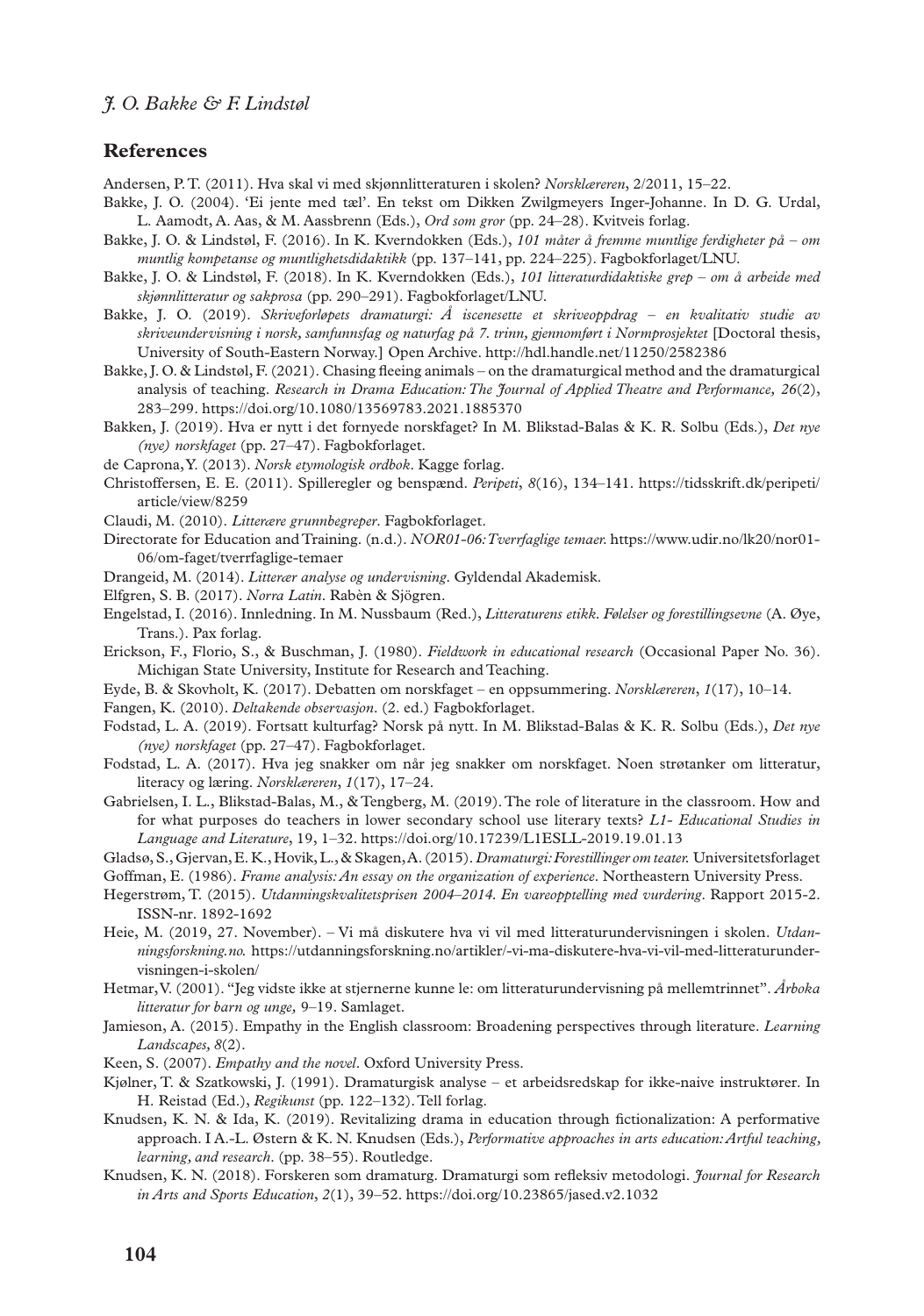Kvernbekk, T. (2005). *Pedagogisk teoridannelse: Insidere, teoriformer og praksis*. Fagbokforlaget.

- Leake, E. (2016). Writing pedagogies of empathy: As rhetoric and disposition. *Composition Forum, 34*.
- Lehmann, N. (1996). *Dekonstruktion og dramaturgi*. Aarhus Universitetsforlag.
- Lindstøl, F. (2018). *Mellom risiko og kontroll dramaturgiske perspektiver på lærerutdanneres undervisning* [Doctoral thesis, University of South-Eastern Norway]. Open Archive. http://hdl.handle.net/11250/2564049
- Meld. St. 16. (2016–2017). *Kultur for kvalitet i høyere utdanning*. Ministry of Education and Research. https:// www.regjeringen.no/en/dokumenter/meld.-st.-16-20162017/id2536007/

Ministry of Education and Research. (2019). *Overordnet del av læreplanverket*. *Opplæringens verdigrunnlag*. https://www.udir.no/lk20/overordnet-del/opplaringens-verdigrunnlag/?lang=nob

- Moi, T. (2013). *Språk og oppmerksomhet*. Aschehoug forlag.
- Molloy, G. (2002). *Läraren, litteraturen, eleven: en studie om läsning av skönlitteratur på högstadiet* [Doctoral thesis]. Lärarhögskolan i Stockholm.
- Myhr, A. B. (2019). "Boka eller filmen?" En studie av det empatiskapende potensialet i Jonas Hassen Khemiris Jag ringer mina bröder og Ett öga rött og adaptasjoner av disse. *Norsklæreren*. [https://www.norskundervisning.](https://www.norskundervisning.no/nyheter-og-artikler/annika-bstein-myhr-boka-eller-filmen) [no/nyheter-og-artikler/annika-bstein-myhr-boka-eller-filmen](https://www.norskundervisning.no/nyheter-og-artikler/annika-bstein-myhr-boka-eller-filmen)
- Nussbaum, M. (1997). *Cultivating humanity: A classical defens of reform in liberal education*. Harvard University Press.
- Nussbaum, M. (2016). *Litteraturens etikk. Følelser og forestillingsevne* (A. Øye, Trans.). Pax forlag.
- Penne, S. (2013). Skjønnlitteraturen i skolen i et literacy-perspektiv. In D. Skjelbred & A. Veum (Eds.), *Literacy i læringskontekster*. Cappelen Damm Akademisk.
- Penne, S. (2010). Brobygging og litteraturdidaktikk. Fra "kulturelle ulikheter" til "meningsskapende likheter". In *Texter om svenska med didaktisk inriktning* [Conference Paper] (pp. 132–143). [http://www.gbv.de/dms/](http://www.gbv.de/dms/ub-kiel/643793607.pdf) [ub-kiel/643793607.pdf](http://www.gbv.de/dms/ub-kiel/643793607.pdf)
- Penne, S. (2006). *Profesjonsfaget norsk i en endringstid. Norsk på ungdomstrinnet. Å konstruere mening, selvforståelse og identitet gjennom språk og tekster. Fagets rolle i et identitetsperspektiv, i et likhet- og et ulikhetsperspektiv*  [Doctoral thesis]. University of Oslo.
- Rasmussen, B. (2008). Beyond imitation and representation: Extended comprehension of mimesis in drama education. *Research in Drama Education: The Journal of Applied Theatre and Performance, 13*(3), 307–319. https://doi.org/10.1080/13569780802410673
- Rasmussen, B. (2013). Teater som danning i pragmatisk-estetiske rammer. In K. M. Heggstad, S. A. Eriksson & B. Rasmussen (Eds.), *Teater som danning* (pp. 21–37). Fagbokforlaget
- Rasmussen, B. & Kristoffersen, B. (2014). *Mye på spill: Teater som danningspraksis i skolen*. Fagbokforlaget. Skaftun, A. (2009). *Litteraturens nytteverdi.* Fagbokforlaget.
- Skaug, S. & Blikstad-Balas, M. (2019). Hele tekster versus utdrag hvilke tekster velger norsklærene? *Nordic Journal of Literacy Research*, *5*(1), 85–117. https://doi.org/10.23865/njlr.v5.1566
- Steffensen, B. (2005). *Når børn læser fiktion: Grundlaget for den nye litteraturpædagogik*. Akademisk forlag.
- Solbu, K. R. & Hove, J. O. (2017). *Samtidslyrikk i klasserommet*. Fagbokforlaget.
- Szatkowski, J. (1989) Dramaturgiske modeller om dramaturgisk tekstanalyse. In E. E. Christoffersen, T. Kjølner & J. Szatkowski (Eds.), *Dramaturgisk analyse: En antologi* (pp. 9–92). Universitetet i Aarhus, Institutt for dramaturgi.
- Sørensen, B. (2011). Litteraturundervisning fascinerende vandringer i fiktionens vildnis. *Norsklæreren*, (2), 23–31.
- Zwilgmeyer, D. (1895). Magrete Kind. In K. Kverndokken & J. O. Bakke, *Safari 6a*. Gyldendal Norsk Forlag.
- Østern, A.-L. (2014). *Dramaturgi i en didaktisk kontekst*. Fagbokforlaget.
- Østern, A.-L. (2016). Dramaturgens blikk på veiledningens praktiske didaktikk. I A.-L Østern & G. Engvik (Eds.), *Veiledningspraksiser i bevegelse* (pp. 265–284). Fagbokforlaget.
- Østern, T. P. (2017). Å forske med kunsten som metodologisk praksis med aesthesis som mandat. *Journal for Research in Arts and Sports Education, 1*(5), 7–27. https://doi.org/10.23865/jased.v1.982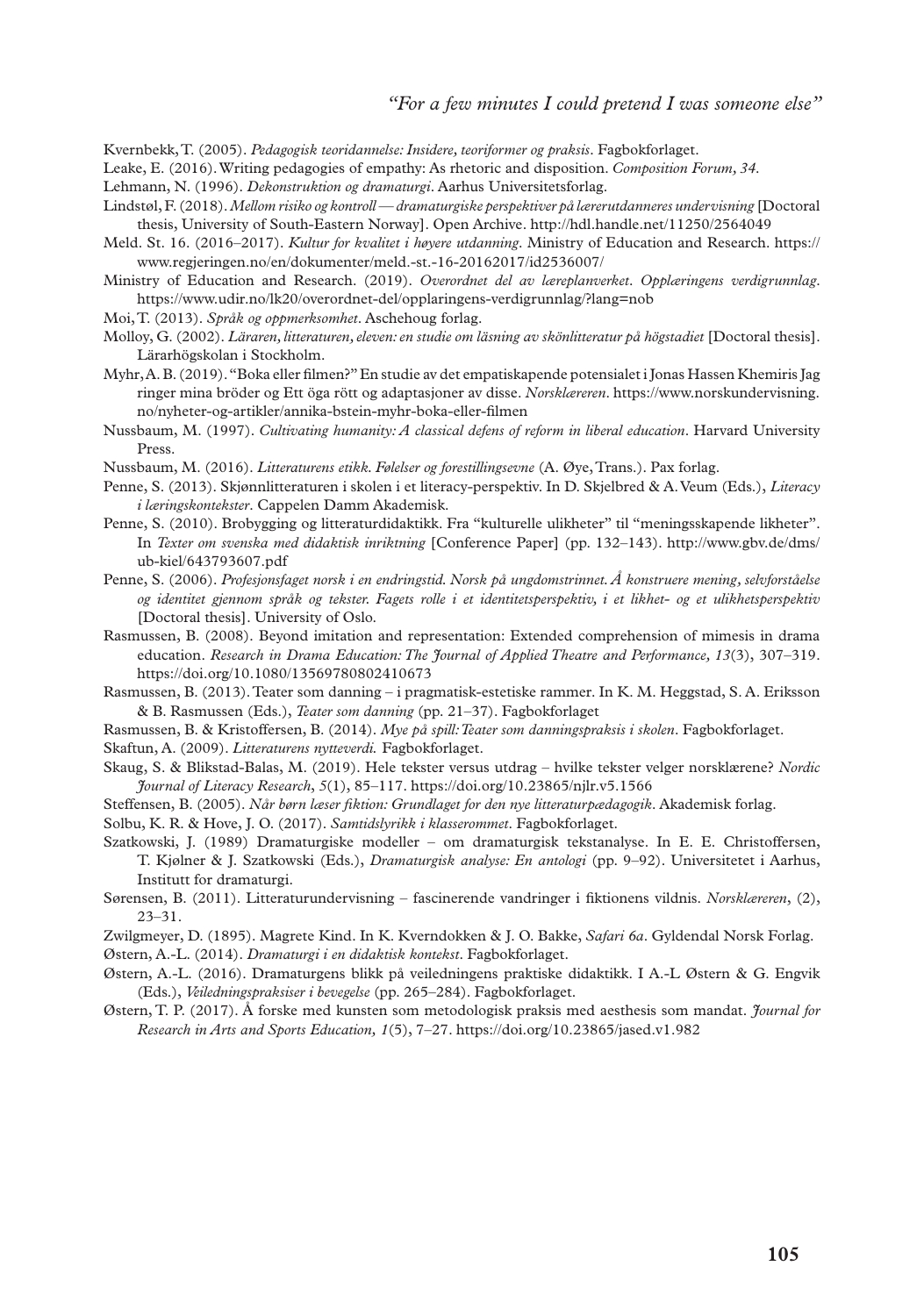# **Appendix 1. Interview guide, pupils**

## 1 Pupil's reader history

13 questions in this category. Questions/answers not used in this article.

## 2 About the text "Magrete Kind"

- A What do you think of the "Magrete Kind" story?
- B Was there anything in the text you thought was strange or difficult to understand?
- C Do you have any examples of episodes from you own life that are like what happens in the story?
- D Which associations do you make with other texts (films, short stories, songs …) that remind you of «Magrete Kind»?
- E What do you think it was like to be a child/young person in Magrete Kind's time? What similarities or differences do you see?
- F Did you see yourself in any of the characters in the story? In what way?
- G Were there any characters you sympathised with, or the opposite anyone who irritated you? Why?
- H Why do you think the other children didn't want to be with Magrete?

## 3 About the reading process

- A Which reading activity did you learn most from?
- B Which reading activity did you like best, and why? (You can also say what you learned from it.)
- C What do you think about going into a role (which is not yourself) when you work with a text?
- D What was it like to stage the text? What can you learn from it? What do you think about what you staged?
- E When you write new texts such as letters, diaries, music or pictures that are based on «Magrete Kind», does it do anything to the way you understand the short story?
- F Was the text you made and performed «the same text» as the short story we read? What is the same/different?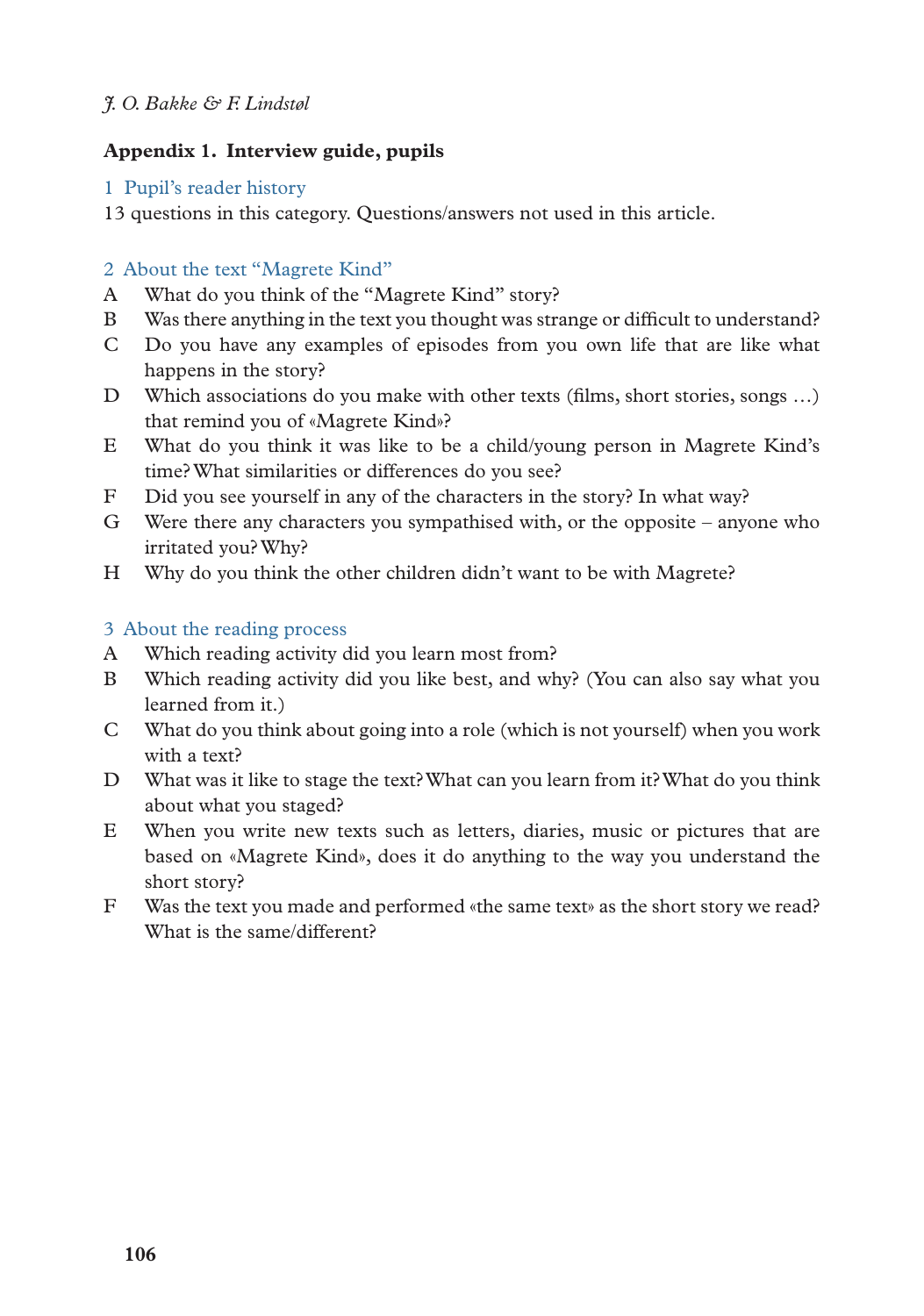| Event                             | Fiction? Text-external or text-internal?         |  |  |
|-----------------------------------|--------------------------------------------------|--|--|
| Pre-reading                       |                                                  |  |  |
| Literary installation             | Fiction. Text-external and Text-internal         |  |  |
| What does your body say?          | Fiction. Text-external and Text-internal         |  |  |
| Spoken chorus                     | Fiction. Text-internal                           |  |  |
| The whispering game.              | Fiction. Text-internal                           |  |  |
| What does your body say?          | Fiction. Text-external and Text-internal         |  |  |
| Historical colouring              | Not Fiction. Text-internal                       |  |  |
| Retelling the text                | Not Fiction. Text-internal                       |  |  |
| Discussing time period (photo)    | Not Fiction. Text-external                       |  |  |
| Reading                           |                                                  |  |  |
| Reading and writing               | None of these events are 'Fiction'               |  |  |
| - The word 'ordinary'             | Text-external                                    |  |  |
| - Describing Magrete              | Text-internal and Text-external                  |  |  |
| - Thoughts about Magrete          | Text-external and Text-internal (to some extent) |  |  |
| - Reading marks                   | Text-external and Text-internal                  |  |  |
| - Reading aloud                   | Text-internal and Text-external                  |  |  |
| Post-reading                      |                                                  |  |  |
| Information                       | Not Fiction. Text-external                       |  |  |
| Groupwork (about staging)         | Fiction. Text-external and Text-internal         |  |  |
| Performance, staging              | Fiction. Text-external and Text-internal         |  |  |
| Written assignment (witness role) | Fiction. Text-external and Text-internal         |  |  |

**Appendix 2. Overview of events in the teaching of fiction. Are these events text-external or text-internal?**